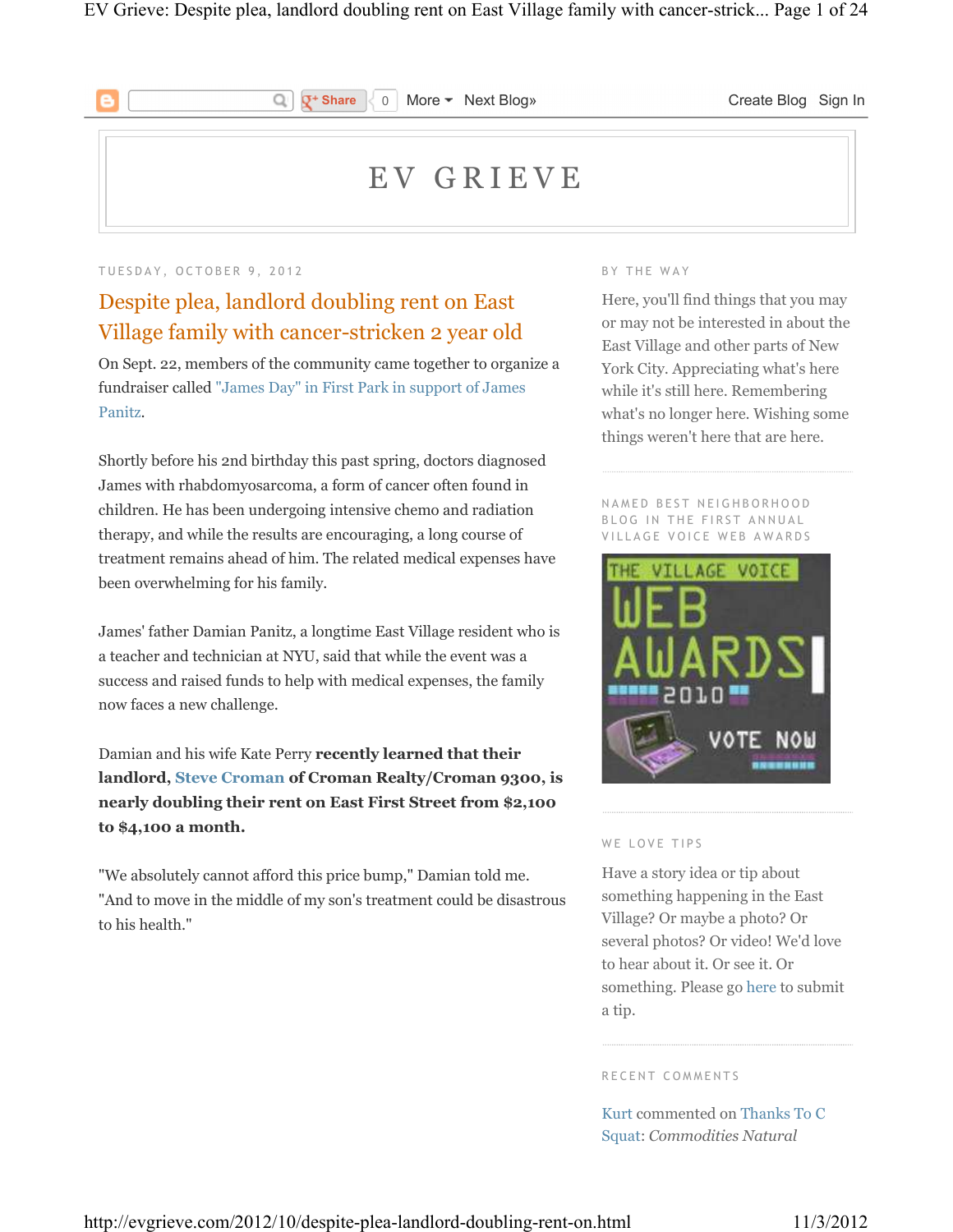

[*Photo of James courtesy of Damian Panitz*]

So, when paying the October rent in person at the Croman office on Broadway, Damian's wife Kate outlined the situation to a Croman rep, explaining that they needed one more year until James is healthier.

### Per Damian:

She explained that we could not possibly sign a lease for \$4,100 but pleaded that if our rent were to raise would he be so nice to consider a 10 percent raise? His attitude was snarky. He said they are running a business and not a charity and he could possibly find something cheaper for us somewhere else.

She explained again that moving out in January could be detrimental to his condition, not to mention we work nearby and the ability to check on our son during our breaks is essential. He then said "so you want me to do you a favor?" She said no, **do a favor for a 2 year old boy with cancer**. It's just one more year.

Damian says they were planning on moving after Croman bought the building 18 months ago. However, James' illness has complicated any move.

*Markets gave away all there perishables on Tuesday night and Rai Rai Ken gave…*

Goggla commented on Thanks To C Squat: *Thanks to C-Squat and everyone who helped out. This is what makes a neighborhood you're…*

Anonymous commented on Landlord Serves Eviction Notice During: *By the way, the reason they are gutting the other apartments and trying to get us out is that they…*

Anonymous commented on More Scenes From Outside Key Food: *I'm sure some of the food / vegetables was still good to eat, but people really shouldn't…*

Anonymous commented on More Scenes From Outside Key Food: *I saw the same happen in front of Fine Fare on Ave C.* 

La Muzz commented on East Village Restaurants That Are: *Amici Pizza at 3rd Ave and E. 12th opened on Wed and Thurs via generator...*

Anonymous commented on The Power Is On: *Any word on the sky east building at 11th and ave c?*

Anonymous commented on A Quick Look At Avenue C And D This: *The National Guard came with FEMAsupplied food. They were here all morning (November 2nd) at a…*

↑ Get Recent Comments Widget

SUBSCRIBE NOW



Subscribe in a reader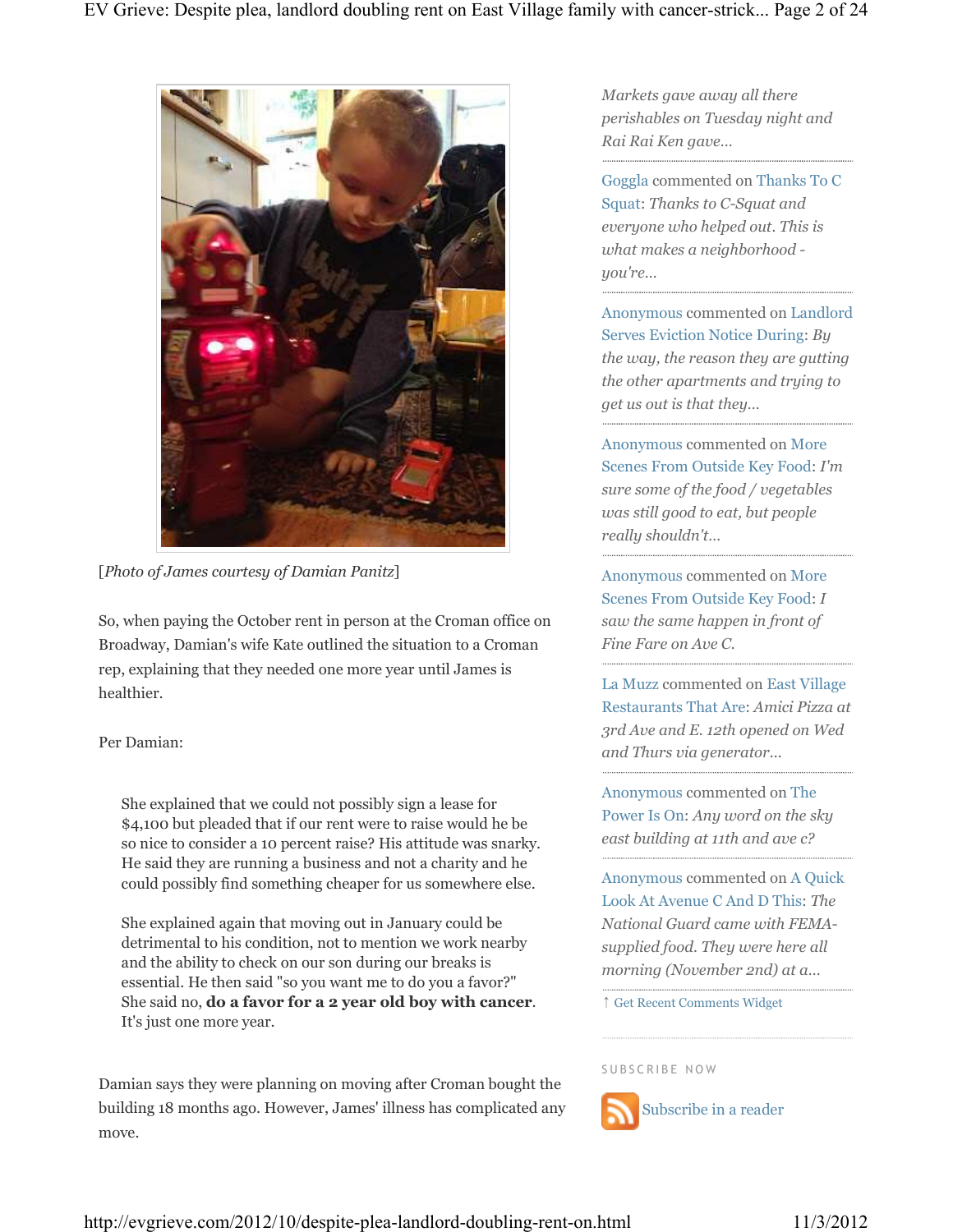"We figured we would wait out the lease and go. However, since our son has been ill, it is suggested we keep him where he is until he hopefully regains his health."

The family hopes to continue to plead their case to Croman. As a backup, they'll try to quickly find another affordable apartment in the neighborhood, where Damian and Kate want to stay.

"My mother's family emigrated to St. Mark's Place in the early 1920s from Bratislava, Slovakia," Damian said. "My uncle has lived in the East Village for 45 years," he said. "And now I would like to raise my son here."



POSTED BYGRIEVEAT7:00 AM ≻≼ LABELS:JAMES PANITZ,STEVE CROMAN

### **5 4 C O M M E N T S :**

Jack is back said...

Mind-boggling.

OCTOBER 9, 2012 7:50 AM

Anonymous said...

a lot confused how a landlord can legally raise the rent that much? can someone pls explain...doesnt make any legal sense. i thought market rate hit once an apt was \$2500? and if you make something like \$250K?

OCTOBER 9, 2012 8:18 AM

### Hey19 said...

Croman is the worst, I almost rented w them, but got a bad feeling on my initial dealings. Of course, my current rent isnt great, they just sent me a lease renewal for 16%. I guess thats better than double, but I was still taken aback.

OCTOBER 9, 2012 8:58 AM

Anonymous said...





NEITHER MORE NOR LESS (2006-2 0 1 1 )



#### SITES OF NOTE

Jeremiah's Vanishing New York The Grumbler Neither More Nor Less Nadie Se Conoce Flaming Pablum The Vanishing City Save the Lower East Side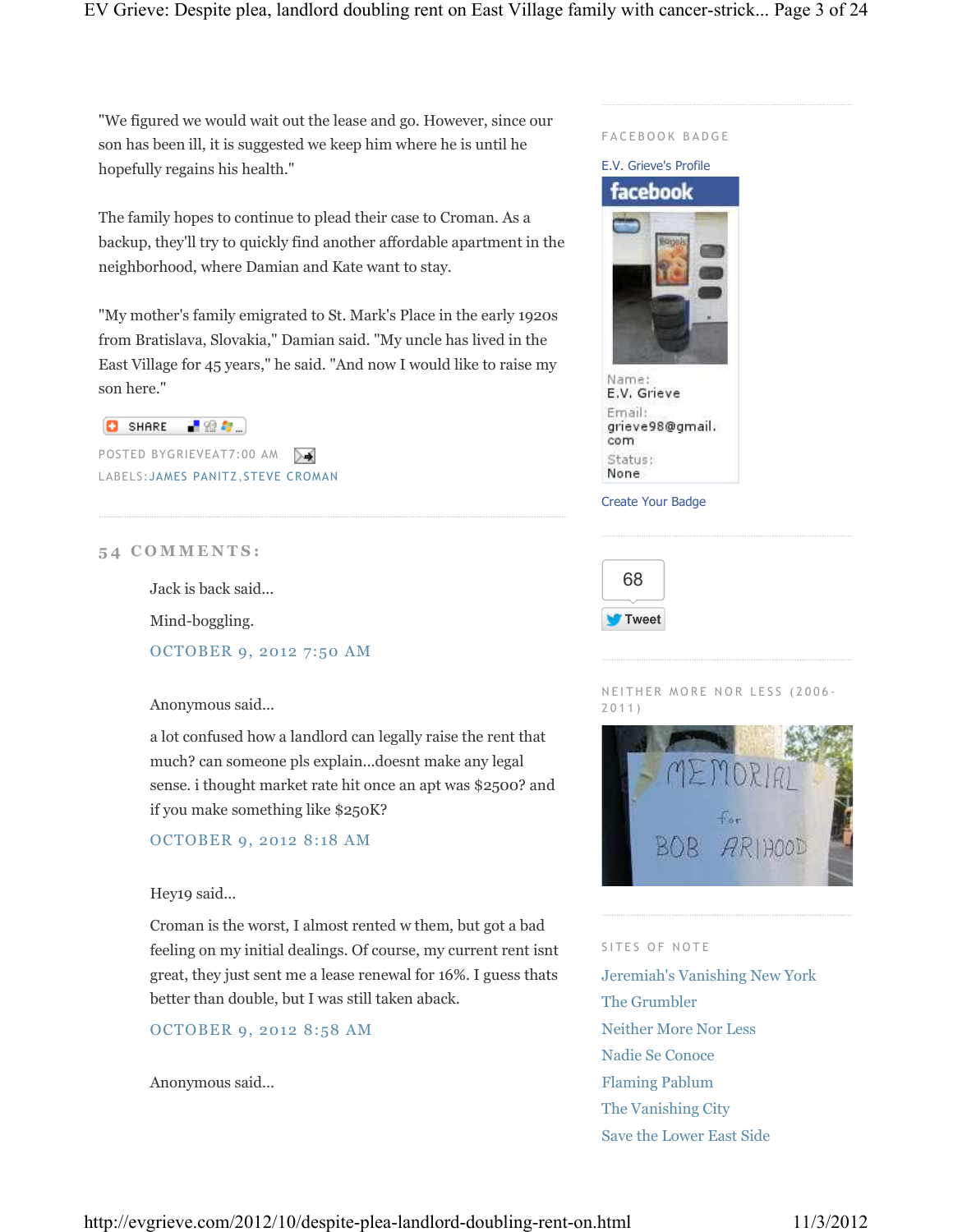If all this shit is true then rocks should be thrown at this Croman guy. Sub human.

### OCTOBER 9, 2012 9:27 AM

#### Anonymous said...

I unfortunately rent from Croman. Never again. They're the worst.

### OCTOBER 9, 2012 9:47 AM

### Anonymous said...

This is scary. Are we to assume this apartment is not rent stabilized? This might be a stretch given that NYU isn't known as the most giving organization, but they own those big apartment buildings for the faculty. The apartments are huge. Is it possible they might be able to make an exception and house this NYU employee and his family in one of the apartments for at least a year? It's worth asking. I am sure the NYU community would like to help one of their own.

OCTOBER 9, 2012 9:53 AM

### Marty Wombachersaid...

When people ask why I'm moving out of the city after 19 years here, I think I'll show them this post. If there's any justice in this life, Steve Croman will burn in hell for what he's done to this town and especially to these people.

### OCTOBER 9, 2012 10:03 AM

### Dave on 7th said...

#### @ anon 8:18.

Clearly this apt. is already deregulated and market rate. The \$2500 rent deregulation applies to new leases once the legal rent surpasses that amount. The income limit can apply to existing rent regulated apts. However, once an apt becomes market rate a landlord can charge whatever they want. It can be less than \$2500 or as high as the market will bear. If in fact the apt in question is not market rate and the tenants do not make more than \$250,000, then Croman would not be able to raise the rent to \$4100. I suspect that is not the case.

OCTOBER 9, 2012 10:15 AM

Mosaic Man Trail Runnin' Scared/Village Voice EV Heave New York Shitty City Room New York Observer/Real Estate **STUPEFACTION** BoweryBoogie Nonetheless (former Esquared) The East Village History Project The Lo-Down East Village Radio The Gog Log Tripping With Marty Marty After Dark Occupy East 4th Street Escape Stuy Town jdx NoHo News Steven Hirsch **Crustypunks** Off The Grid/GVSHP James Maher Photography EV Transitions NY Through the Lens The Space at Tompkins NearSay East Village NYC the Blog NabeWise East Village Podcasts The Bowery Boys Twerking Hard in the East Village Not for Tourists Hotel Chelsea Blog Ephemeral New York NewYorkology Save St. Brigid's This Ain't the Summer of Love Metroblogging NYC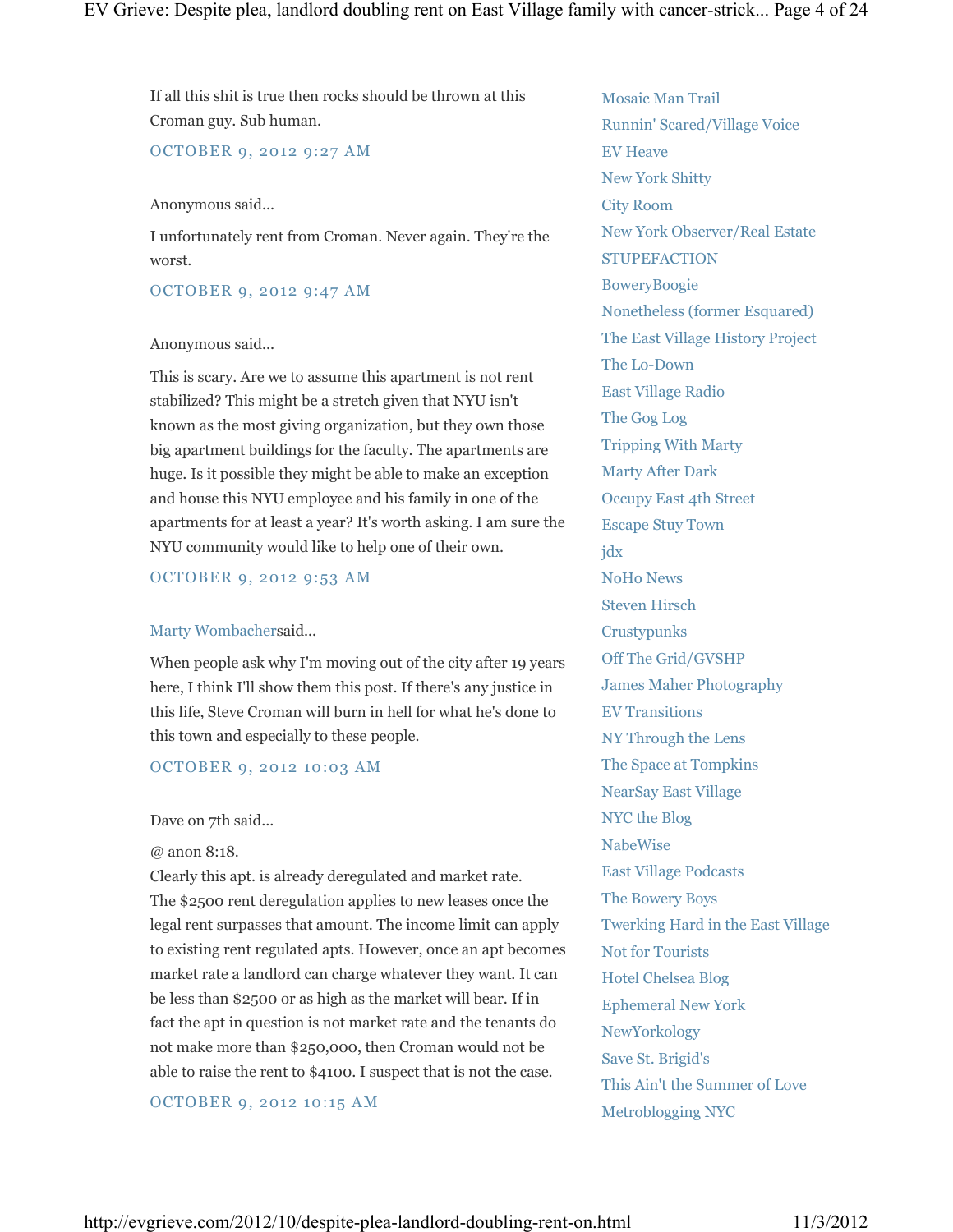### **Pumpkin Patchsaid...**

8:18, if an apartment is market (that is, not rent-subsidized, no matter what the actual rent) the landlord may legally increase the rent as much as he/she/it chooses.

But given the above, Croman the company and this particular representative of the company can go rot in hell as the pieces of shit they are.

#### 632 Broadway

### OCTOBER 9, 2012 10:19 AM

#### Quiet 'Tude said...

The landlords aren't "running a business," per se: they're managing an investment portfolio. And just as different types of investments enjoy different risk/reward ratios, they also entail different sets of responsibilities. When your investment is someone else's home, the risk/reward ratio is pretty sweet, but the responsibilities are unique and sometimes demanding. Landlords need to understand and appreciate this; and we all ought to see that more of these responsibilities are codified in law so that irresponsible landlords can't so easily wreak so much havoc on our families and neighborhoods.

#### OCTOBER 9, 2012 10:21 AM

#### Shawn Chittlesaid...

My god man, my heart is so heavy I can barely type this.

Please let me know what I can do. Anything!

#### OCTOBER 9, 2012 10:32 AM

#### Anonymous said...

If it's a stabilized apartment, they have a case, but if it was just a cheap market-rate apartment, per the NYC RGB "Owners of market-rate housing are allowed to raise rents to whatever rate they feel the market can bear."

### OCTOBER 9, 2012 10:42 AM

Anonymous said...

Bank the Nine The Shadow The Villager Curbed Eater The Real Deal Gothamist Eugene Merinov Photography Lost City Forgotten New York Blah Blog Blah Daily Session HUNTER-GATHERER Greenwich Village Daily Photo Fading Ad Blog Kinetic Carnival (Coney Island) Wonderful and Delicious Blog About Town NYC Taxi Photo Queens Crap East of Bowery Scouting New York Slavs of New York Street Level Nathan Kensinger Photography Fine Blog Slum Goddess LITTLE STORIES AND MAYBE POEMS FROM NOW AND THEN Washington Square Park Patell and Waterman's History of New York Idealist in NYC Daily Intel Grub Street With Leftovers Melanie Melanie 2 Food Bank For New York City Gotham Lost and Found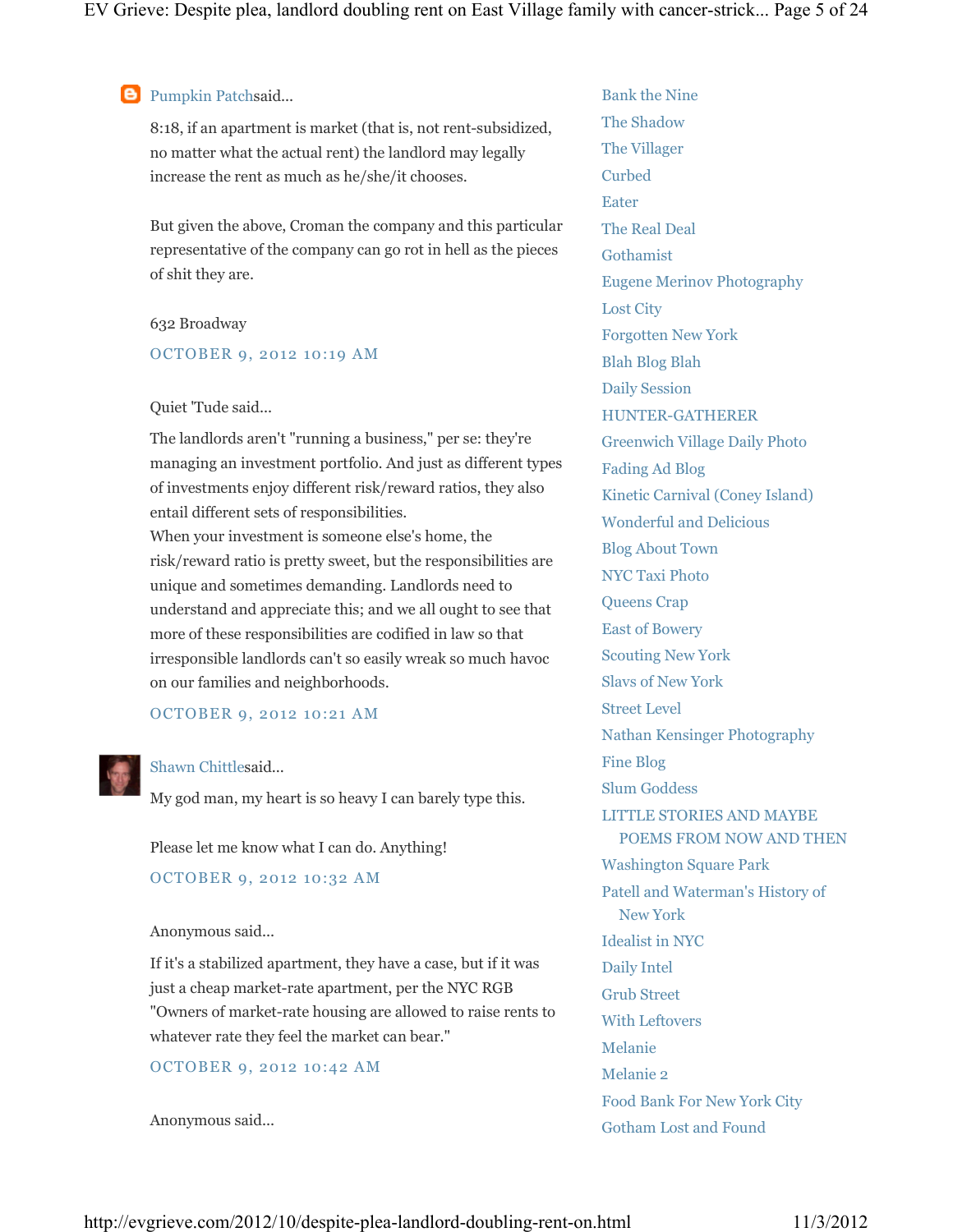Quiet tude has it right..a lot of the new "landlords" are essentially investors who want to squeeze as much money as possible out of every building they buy.

While this takes despicable to a new level because a sick child is involved, this isn't an isolated case or even an uncommon one, and it's not just Croman.

I was surprised at all the publicity the three 7th street buildings got when leases were not renewed because unreasonable rent increases are the same thing and no one ever talks about them or puts up a fight, and they happen all the time. For new buyers who want to kick out "low-income" tenants in order to renovate the apartments and double the rent rolls and the value of the building, it's as easy as raising the rent by an insane amount that they know will force people to move. And tenants don't even have the right to complain because after all they did get an "offer". It happened to me..over 50% increase, and it's happening to a lot of people all over the neighborhood. Investors are specifically eyeing older walk-up buildings in trendy neighborhoods like LES and EV because there is a lot of potential for profit in renovations.

If your building is up for sale and you are a market rate tenant who pays under 2,500, you should probably start packing your bags.

### OCTOBER 9, 2012 10:52 AM

#### Dave on 7th said...

@ anon 8:18

To clarify, when I said that \$2500 a month rent deregulation applies to new leases, I meant new tenants. If you are a stabilized tenant and your rent legally surpasses \$2500, the apt remains stabilized until you move out. At that time the apt would become deregulated.

OCTOBER 9, 2012 10:57 AM

### Anonymous said...

I'm hopeful that Mr. Croman will let them stay on longer at just the 10% rent increase.

John Penley photo blog Roosevelt Islander Bowery Alliance of Neighbors East Village Eats Joonbug/Cultivated

#### BLOG ARCHIVE

- ▼ 2012 (2846)
	- $\blacktriangleright$  November(49)
	- ▼ October(289)
		- A quick break in any serious reporting to let you ...
		- In the dark
		- Avenue C flooding; word of Con Ed transformer expl...
		- Sandy's approach
		- Fallen storefront on Avenue B and East Second Stre...
		- Reader report: Storm damage on Avenue A and East F...
		- Panoramic view of the East River at 5 pm
		- Late afternoon at the East River
		- Light pole down on the FDR
		- Sandy skyline
		- [Updated] Stores that are open today
		- Scenes from Ninth and C and the East River
		- [Updated] More downed trees
		- Wind power
		- More downed limbs
		- Con Ed robo calls coming in
		- Zoltar remains a voice of reason during these Scar...
		- Reader report from Avenue A: Citibank ATMs out of ...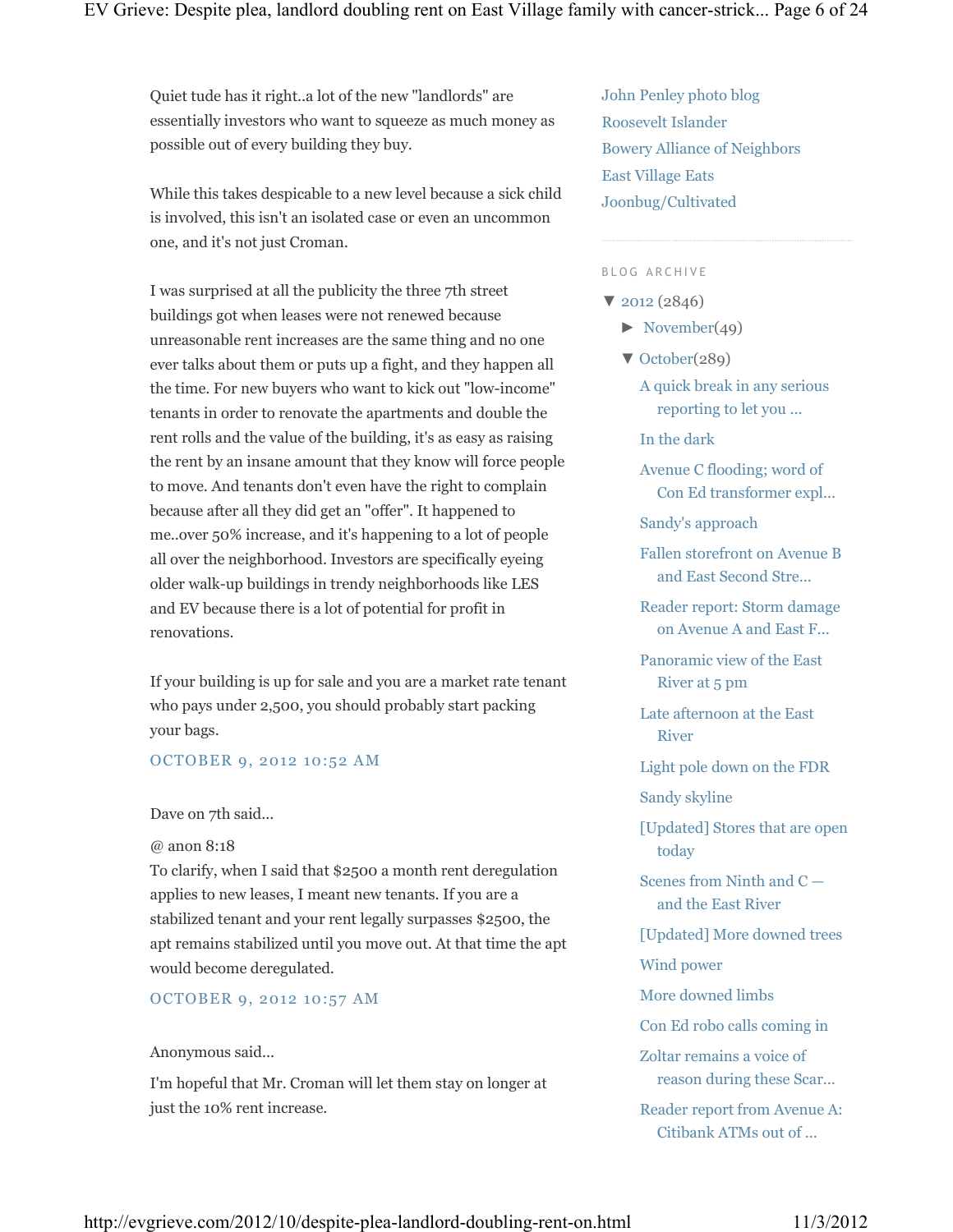#### OCTOBER 9, 2012 10:59 AM

### Anonymous said...

My apartment is technically rent-stabilized, but there's a rider in the lease where the landlord agrees to rent the apartment for a lower rate than they can legally charge under rentstabilization - which is 50% higher than what we pay. I wonder if this is what happened here? Regardless, this story is ridiculously sad. What a disgusting person. What happened to a little compassion, even in business?

### OCTOBER 9, 2012 11:02 AM

### dwg said...

I hope the the family is working with GOLES or Tenants and Neighbors to help fight this.

### OCTOBER 9, 2012 11:16 AM

### Anonymous said...

I am a landlord and this is obviously a terrible situation. Cancer and life threatening diseases are extremely sensitive and without any doubt the media and public demand the landlord to be reasonable. The problem is that isolating an individual case and blaming the landlord for a renter's unfortunate situation - financial hardship, divorce, death, health, is just opening a can of worms for dozens, if not hundreds of cases for large landlords who own many buildings and units. In this case I know for a fact that Croman bought a run down, well located building from a previous owner who never once renovated units. The \$2100 rent was a cheap rent on a large unit, that once fully renovated would command between \$3,000-4000. It is completely in the right of the landlord to take possession of unrenovated free-market apartments if the existing tenants arent willing to pay a large increase, which is preventing the new owner from capturing the buildings upside. People must understand that investor and buyers value properties on their upside of future rent growth. This does not involve "kicking out" old ladies and stabilized tenants. These are free market tenants that pay more than \$2,000 a month. Buildings arent traded like baseball cards. Buyers risk alot of money to make investments and run their companies. Me personally, would have

NYPD shoos away Hurricane Sandy photoseekers along... Looking at the FDR at 1:29 p.m. Shut? Splash Zone poster art Scenes from a Sandy morning walk in the East Villa... First Avenue, 11 a.m., Oct. 29 Dog shit now piling up [Updated] Here comes the East River Bloomberg boombox Early tree damage 7 a.m., Hurricane Sandy Day 1 Late-night fireworks Safe ... for now Meanwhile in Zone A... You can always count on Ray's At the Punk Rock Storm Evacuation Center Con Ed shutting off some steam service [Updated] Sandbags were going for \$4.99 today Pre-Sandy scenes from this afternoon Soccer practice in Zone A [Updated] The line to checkout at Key Food at 3 p.... Meanwhile, in things that likely have nothing to d... City shuts down Tompkins Square Park Con Ed amassing the troops in

Pre-Sandy ops: Village East Cinema removes letters...

Union Square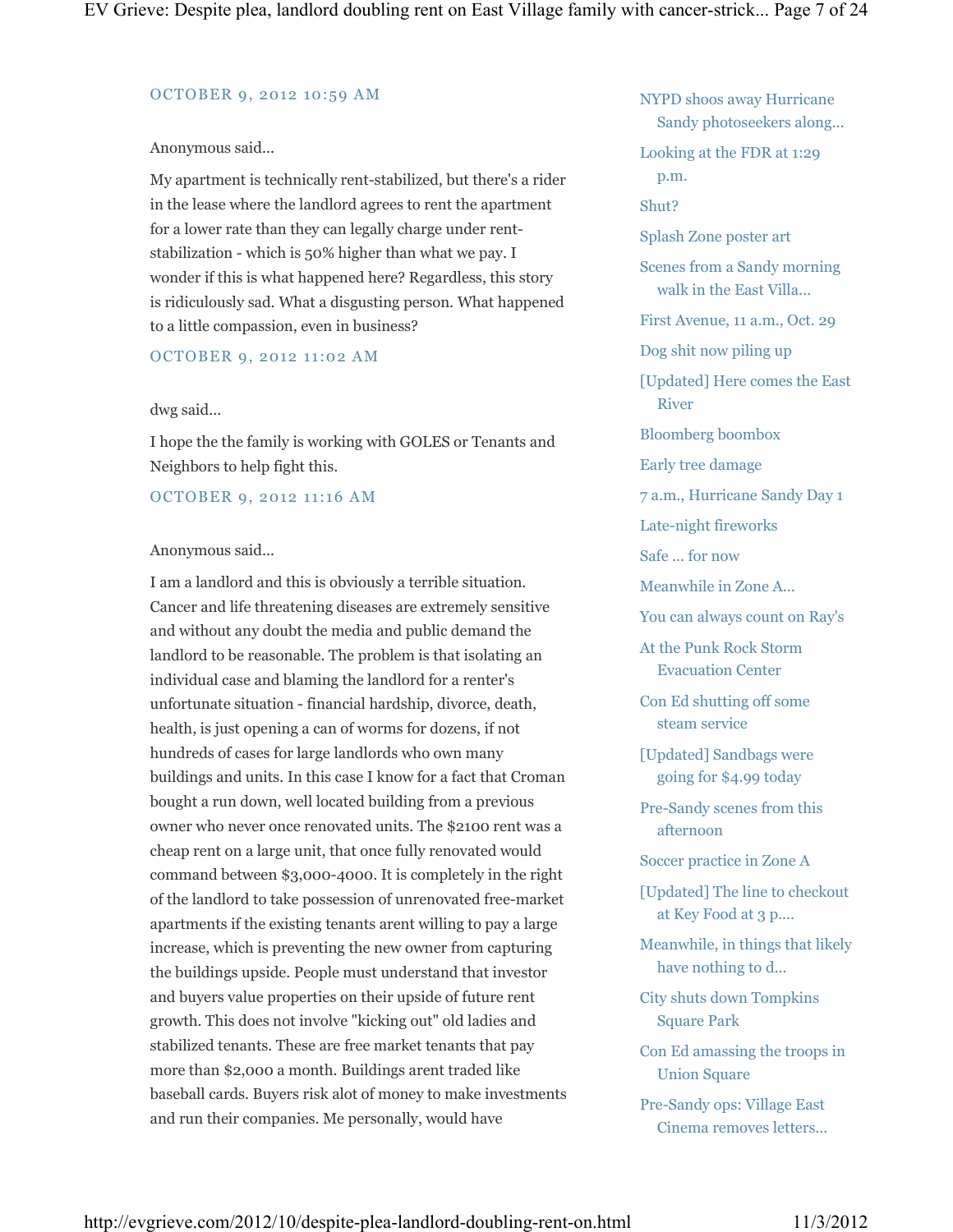compassion for this poor child. Croman is notorious for having no sympathy, but to his defense he owns hundreds of buildings, thousands of units, and has lost touch with the concept of isolated situations if hes legally entitled to raising rents.

#### OCTOBER 9, 2012 11:20 AM

### Lista86 said...

This is absolutely devastating. My heart literally breaks for this family. The last thing they need is to take on a landlord right now- which is an exhausting endeavor in itself. Have they talked to the people at GOLES? Wasim Lone is an angel. They also have connections with the local press. Perhaps holding a press conference in front of the landlord's office? Have they contacted any local publications? I'm SURE the neighborhood would rally behind them! What about the news channels? The Post? This sort of human interest story is SURE to garner attention! Perhaps if the landlord were bombarded by calls from reporters, they would be more willing to negotiate!

This family needs to know they're not alone! We are here to help- myself, and I'm sure so many others!!! Just let us know how!

### OCTOBER 9, 2012 11:45 AM

### **B** Pumpkin Patchsaid...

11:20AM, I appreciate your comment, but this sentence gave me pause:

"the problem is that isolating an individual case and blaming the landlord for a renter's unfortunate situation - financial hardship, divorce, death, health, is just opening a can of worms for dozens, if not hundreds of cases for large landlords who own many buildings and units."

This sentence does a pretty good job of justifying the amoral (which are actually immoral) actions of Croman (and their ilk). Croman has decided that the pursuit of \$24K over the next 12 months is more important than a child with cancer. That is the bottom line. It is disgusting and it is unsustainable.

Pre-Sandy spot grocery check

Bloomberg orders mandatory evacuation for Zone A

Tompkins Square Park closing at 5 p.m.; plus MTA s...

In case you were expecting that Fresh Direct order...

Scenes from Sandy Sunday morning

Steamed on Avenue A and East 10th Street

Accident on 9th Street and Avenue A this afternoon...

If you are looking to buy some candles...

If you don't like hurricanes, then move to...

It has begun...

Bomb Pop closing party tonight at Bullet Space

There will be bloodwrestling tonight...

[Updated] Stray cat on East Seventh Street needs a...

Today in the El Sol Brillante Jr. Garden

Come to the light and dark side

Arcane back open tonight

This weekend: Tompkins Square Halloween Punk Conce...

Last Unicorn tonight at the Pyramid

Why yes — you can buy a \$600,000 ticket to see the...

Kitty almost kornered

Whole Earth Bakery and Kitchen facing eviction aga...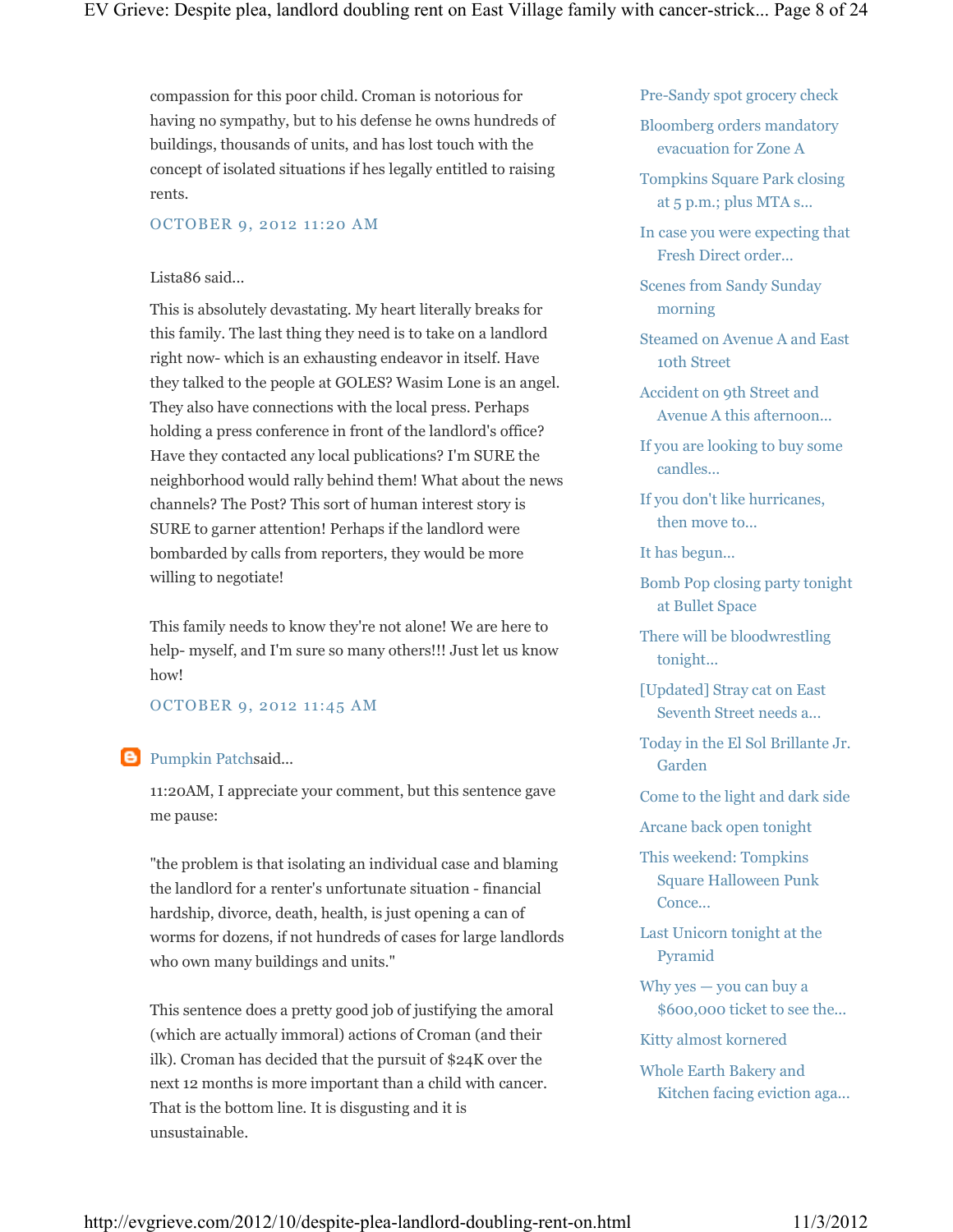#### OCTOBER 9, 2012 12:01 PM

#### Anonymous said...

You cannot even rent a Studio in the city currently for 2100. People seem to forget all the money they saved while they were paying under market rent for years. If this is a fairly large apartment if renovated it would command 4000+. People also seem to forget that these landlords have to PURCHASE these buildings in the first place and take the risk financially. It is a piece of property they own. Another large reason landlords have to charge the rates they do in this city is because a large percentage of Manhattan apartments are regulated by rent control with tenants paying between 500-1200 for apartments that would rent for well over what the tenant is currently paying. In order to compensate for potentially 40% of the building being rent control tenants have to ask the amounts they do on deregulated apartments. New graduates are essentially subsidizing the rent control tenants who have saved 100's of thousands over the years.

That is why rent regulation laws are ludicrous and only interfere and distort the free market. Landlords also have to pay heating and you may have noticed oil is well over 90 a barrel, maintenance, supers, property management, accounting, insurance, PROPERTY TAXES that increase. Apartments would be considerably cheaper at this point without regulation for the majority of Manhattan renters.

#### OCTOBER 9, 2012 12:09 PM

#### blue glassd said...

#### anonymous 11:20am

"These are free market tenants that pay more than \$2,000 a month. Buildings arent traded like baseball cards. Buyers risk alot of money to make investments and run their companies" in fact buildings ARE traded like baseball cards and folks are facing astounding rent increases. while these actions might be legal, the life threatening consequences of residential displacement are a real issue. there are very few "affordable" apartments in the 5 boroughs as buildings are being sucked up by these "investors". food and shelter are necessities and should not be so easily traded at the expense of human lives.

OCTOBER 9, 2012 12:23 PM

Memorial grows for Christine Ebel outside Arcane o...

- 3 views of Tompkins Square Park from a \$5,900 apar...
- Tompkins Square Park playground closed for repair ...

#### Art house

- Today's sign of the apocalypse
- Fists of FroYo
- Fall Friday flashback: In the Associated water ais...

Batman returns

- Reader report: iPhone snatching ends in chase, bra...
- Reflection of the times
- Eviction notice for Soho Billiards
- A scene from the Union Square Citibank today
- Today's sign of the TSP Ratstravaganza
- EV Grieve Etc.: Mourning Edition
- Suitor in line for Lucky Cheng's space

### **Noted**

- Fire at 518 E. Sixth St. last night
- [Updated] RIP Christine Ebel, co-owner of Arcane a...
- A strange encounter on an East 11th Street elevato...
- Eric Drooker at MoRUS tonight
- Looking at David Schwimmer's bricks
- From the inbox: Developer says Arabella 101 85% le...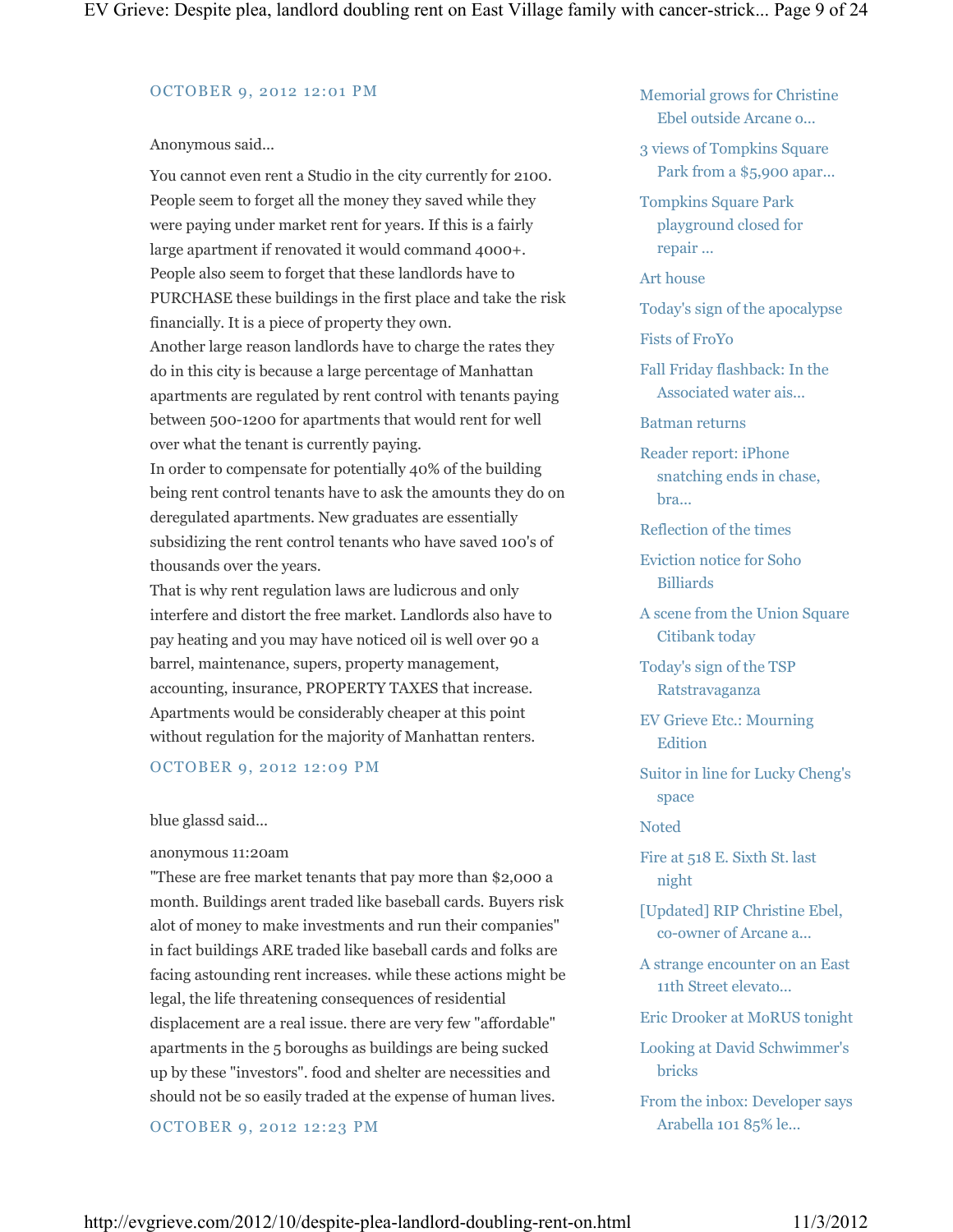### Marty Wombachersaid...

@Anonymous 12:09 PM: You forgot to address the fact that Steve Croman is DOUBLING the rent on a couple who have a child with CANCER. Are you a Vulcan or what's wrong with you?

### OCTOBER 9, 2012 12:46 PM

Ken from Ken's Kitchen said...

@ Anonymous October 9, 2012 12:09 PM

Talk to the hand. Hearts are breaking for the Panitz family, not for you bloodsuckers in the real estate racket.

And you can go f\*ck yourself for using this post on their ongoing troubles as an excuse to get on your anti-rent regulation soapbox. A subhuman POS you are.

### OCTOBER 9, 2012 1:00 PM

Anonymous said...

"Anonymous said...

You cannot even rent a Studio in the city currently for 2100. People seem to forget all the money they saved while they were paying under market rent for years. "

Go fuck yourself. So before the EV became invaded by greedy sacks of shit such as yourself (I am assuming you are either a politician or a real estate developer), we were "saving" money by paying "undermarket" rents? Drop dead. \$4100 for a studio apartment anywhere in THE WORLD is completely unreasonable, no matter how much you've paved the streets with gold.

### OCTOBER 9, 2012 1:10 PM

### Anonymous said...

the fact that they said they would move out willingly and croman just bought the building probably indicates that its not a stabilized lease.

I'm guessing they knew the landlord before if it was a single guy and he didn't raise the rent.. Croman's style is renovating FDNY responds to Tompkins Square Park trash can fi...

Updated] Report: Body found in East Seventh Street...

Looking at some old favorites along Second Avenue

Out and About in the East Village

Explanation for this splop on St. Mark's Place thi...

We'll always have Craigslist: 'Seeking third roomm...

Wylie Dufresne's rent on Second Avenue

New life for old deli on First Avenue

Busted

For whom the Spa Belles toll

Hot buns: Burger-burlesque concept on tap for the ...

Backhoe Beamer — explained!

Next for 255 E. Houston St.: Community facility/sc...

200 Avenue A back in play?

Reader requests: 'At least you...' WHAT?

Letter to a record store

Now why did I just go look inside the former Cedar...

More about Graffiti Me opening soon on East 10th S...

The 17th National Day of Protest to Stop Police Br...

Report: Cop pleads guilty to stealing guns from th...

More on the Tompkins Square Bagels bust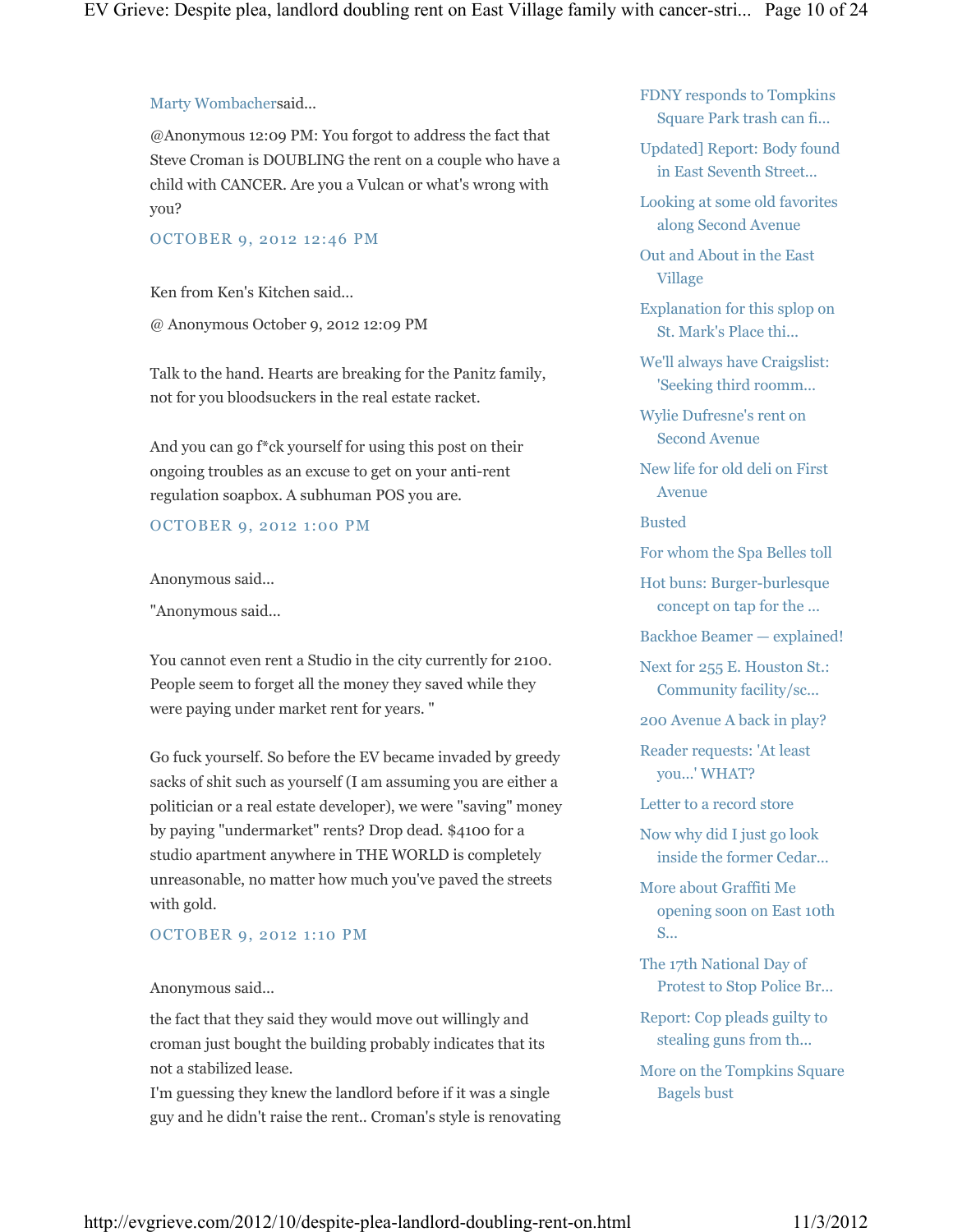apts... making small 2br look nice with stainless steel and w/d but small apartments.. they might be raising the rent too high just to get them out so they can renovate the apt

OCTOBER 9, 2012 1:28 PM

### Dante Alighieri said...

Nice to see Steve Cromagnon or his Cromagnon Realty employee or Amanda Burden commenting at 12:09pm. Dante's 4th Circle of Hell awaits Steve and his realty company. Round 2 of the 9th Circle awaits Bloomberg, Burden, and the rest of his cronies for betraying NYC to dinero.

### OCTOBER 9, 2012 1:29 PM

#### Spikesaid...

مبخايل

I love the idea that landlords wouldn't charge so much if it weren't for rent regulation laws.

OCTOBER 9, 2012 1:50 PM

#### Anonymous said...

@MartyW where do you draw the line in the sand? No one here argues that this case isn't sad or extremely unfortunate for the family. There are thousands of more tragic situations that landlords face on a daily basis. Its part of the business and not an easy one. But the problem here isnt the moral obligation of a landlord and someone like you to come here and judge someone else. Owning buildings has miles of red tape yet everyone's perception of "The Landlord" is the same rich, greedy, selfish and in full control of decisions. Did you know most banks now approve rent increases now as part of the loan? Bank officers underwrite deals with a finite comb. They know which free market apts expire and have appraisers tell them what its worth. Partnership agreements with investors or private equity is twice as worse. Take these regulated mortgages and agreements in a City where taxes, water & sewer, electric and oil/gas are tripling in a 5-year span and combine with rent stabilization law and happily approve every below market paying free market tenant request? Its impossible unless you own the building outright, all cash, which is rare in the 21st century. This is the problem.

### EV Grieve Etc.: Mourning Edition

And how was your morning?

21 E. First St. comes into view

City wants you to remove your bike — or at least w...

Backhoe Beamer joins ranks of classic neighborhood...

Checking in on the Standard East Village plywood g...

Union Market update: 'Inching ahead, day by day'

Gem Spa in 2001 and 2012: Your Face on a Sticker v...

EV Grieve Eatery Etc.: Angelina Cafe reopens tonig...

Everyone enjoys takeout near Tompkins Square Park

So long, Freaks

Week in Grieview

And how was your morning?

[Updated] Fire in the manhole on Third Avenue

Croissanteria now open on Avenue A

And now, a lot of photos of dogs in costumes...

Hats off...

Otto's Shrunken Head celebrates 10th anniversary t...

Last weekend for Gimme Gimme Records

East Village dipping alert

A busy Saturday in Tompkins Square Park today

A Tea Party that we like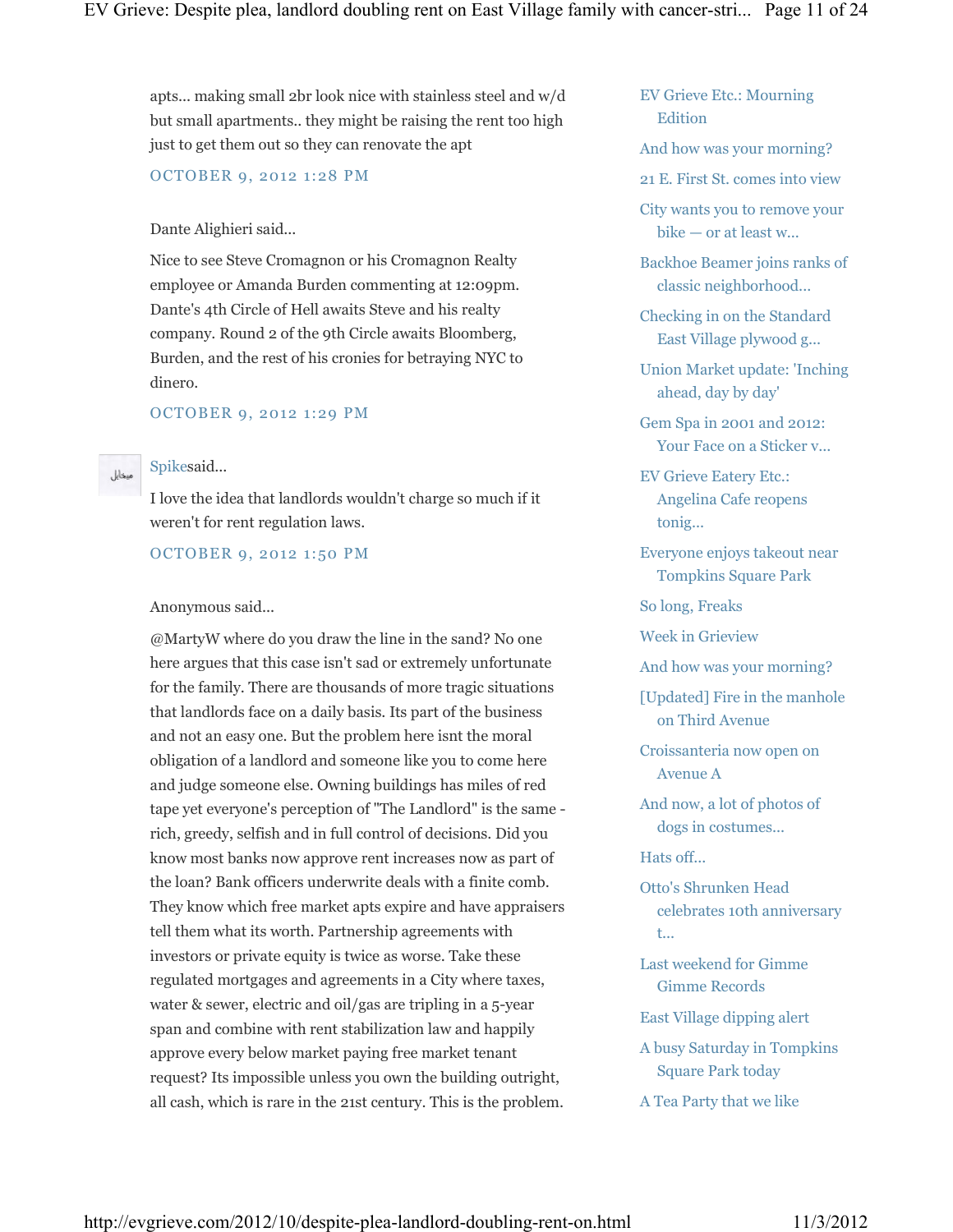Liberal socialist stabilized tenants who read EV dont care about this. That's fine and predictable. But its completely ignorant to the facts. Landlords are often asked to do favors for free market tenants daily since rents are rising dramatically. If they dont accept, then they are monsters. Easier said than done to sit and point fingers and be the judge. @ blue glassd, try moving to Cuba if you prefer socialism. The market creates this, not the landlords. If people from all the over the world didnt come here to pursue their dreams, live in arguably the best city on earth and pay for it, then we wouldnt be having this conversation. So clearly any beef you have should be taken to the Gov't, Bloomberg and Quinn. Rent Stabilization and low-income housing is a law that has been abused by thousands of protected tenants who sub-lease for large profits at the tax payers expense, use as weekend NYC apts, and false report income to remain qualified. Of course you dont want to discuss the evils of these laws you want to further extend.

God Bless the child, and unfortunately their landlord is the most insensitive of them all. They deserve a break, or atleast an accommodated move to an apt of equivalent rent that they can afford.

#### OCTOBER 9, 2012 1:50 PM

#### jose garcia said...

reposting this because we never got an answer last time. meanwhile if there's anything at all we can do to help this family please let us know. we are ourselves currently as broke as broke can be but if there's a cell phone bill or an electric bill or something like that we can pay on their behalf to make some annoyance go away for them please let us know. we are all neighbors here and this is how neighbors behave. xo, mr. + mr. jose garcia

#### 1 COMMENT:

#### Anonymous said...

we went by this afternoon at around 4 but couldn't figure out where to make a donation. if anyone knows of a name and address where we might send a check we'd appreciate learning about it. thanks.

### Reminders: CUTE DOG ALERT in Tompkins Square Park ...

Everyone enjoys take out in Tompkins Square Park

Fall Fair for people 1 to 100 today

It was the night he came home...

Gusher

The season of the Witch?

Report: Blue Ribbon Fried Chicken frying soon on E...

Arrest made in connection with burglary at Tompkin...

A welcome for Wylie?

Report: East Side students may not be able to retu...

With Park views and built-in AC

When St. Brigid's dared to have a picnic

84 Third Avenue is rising ...

Mysterious, rolled-up thing delivered to Tompkins ...

Before Zoltar, there was Treasure Chest

Fall Friday flashback: Commenter comedy gold

Dreams never end

Wylie Dufresne bringing fancy cocktails for foodie...

Reader report: Mysterious latenight activity at t...

Tompkins Square Bagels robbed; suspect captured on...

Isn't there an app for that?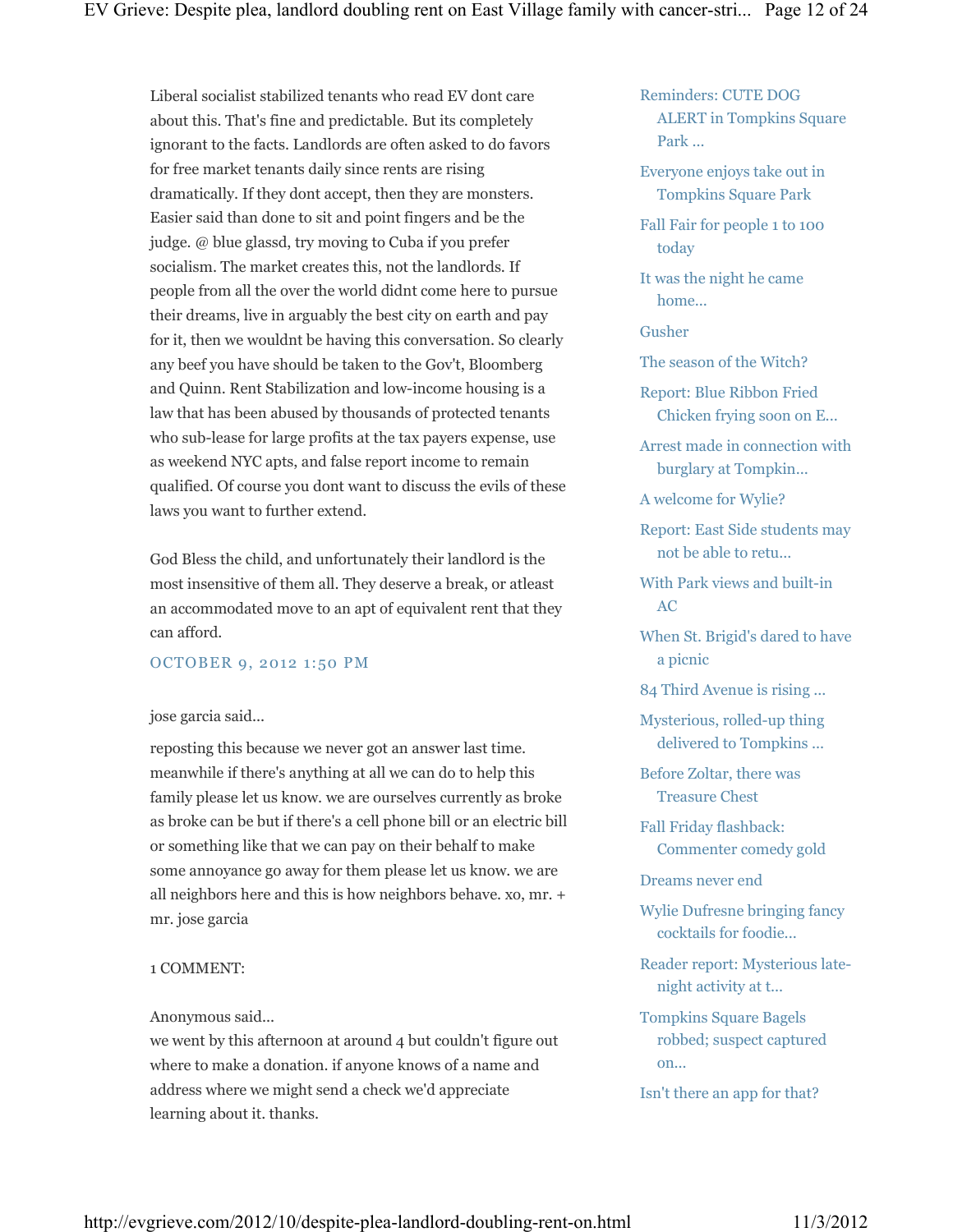#### OCTOBER 9, 2012 1:55 PM

Anonymous said...

Croman is a heartless and greedy bastard.

Aside from that, I think Lista86 has the right idea. Let's help this family broadcast its situation, and hope that pressure will win out over this evil (Cro)man.

### OCTOBER 9, 2012 2:00 PM

Anonymous said...

It's horrible that the rent is being doubles but business is business. I was unemployed for 2 years I never asked my landlord for help.

### OCTOBER 9, 2012 2:01 PM

### **B** Pumpkin Patchsaid...

"In order to compensate for potentially 40% of the building being rent control tenants have to ask the amounts they do on deregulated apartments."

The generally agreed rules of economics say that this is BS. Landlords charge higher rent to unstabilized renters because they can. The market sets the cost of these apartments, not the landlord's own cost. It's the same reason Apple has a 40% profit margin while other tech companies have smaller profit margins.

### OCTOBER 9, 2012 2:12 PM

### **B** Pumpkin Patchsaid...

"where do you draw the line in the sand? No one here argues that this case isn't sad or extremely unfortunate for the family"

We've established in the current case that the line is drawn somewhere on the other side of a child with cancer. Are there no greys in your world? Lines can't be drawn based on reasonable, rational decision making?

"Landlords are often asked to do favors for free market

Like The Virgins, practicing for the very first ti...

A plan to replace those floor-to -ceiling windows a...

Wash day at St. Brigid's yesterday

EV Grieve Eatery Etc.: New awning for HiFi; 'train...

Neighborhood Pumpkin Watch group reports first cas...

That's one small step for Beauty Bar...

16 photos from the EV Grieve archives for no reaso...

Out and About in the East Village

St. Mark's Church-in-the-Bowery to install first f...

Why yes — you can rent an apartment on East Fifth ...

Sweet Jesus

Gimme Gimme Records is closing after Sunday; 4th E...

- Fall at the Surprise Garden on East 14th Street
- A shot in time: First Avenue and East Ninth Street...

What do you think of the new carts at Key Food?

The Bowery 2008: waiting for Bond and Obama

The Standard East Village is sporting a lot of woo...

Meanwhile outside the Standard East Village plywoo...

Sleepers

Former Cafe Gigi is now a \$8,750 triplex apartment...

http://evgrieve.com/2012/10/despite-plea-landlord-doubling-rent-on.html 11/3/2012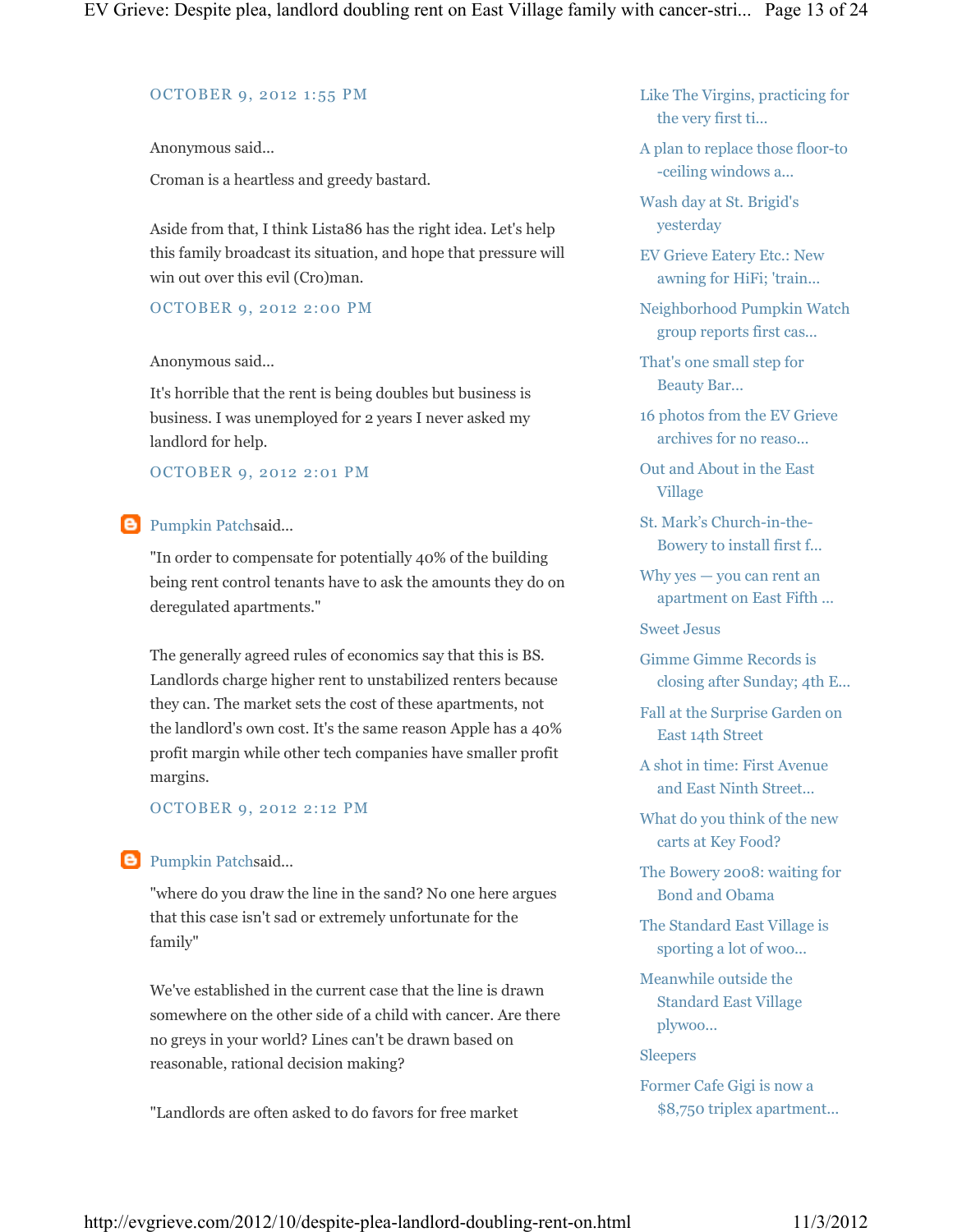tenants daily since rents are rising dramatically."

Why are rents rising dramatically? Because of higher real estate taxes? Sure, a bit. But you know what the real reason is. Banks don't make you become highly leveraged so you can buy a building or a portfolio of buildings. Limited partners don't make you form PE Funds and crank up the LTV on these assets. This situation isn't created by landlords who have owned buildings for decades and are just trying to feed themselves.

If people treating each other with a little bit of decency is "socialist", I'll go down to Urban Outfitters tonight and buy a \$40 Che t-shirt.

/And I'm not even a "Liberal socialist stabilized tenant" OCTOBER 9, 2012 2:28 PM

Ken from Ken's Kitchen said...

October 9, 2012 1:50 PM

Socialism, Cuba? Bullshit.

The reason people purchase houses in the suburbs and condos/co-ops in cities is so they are not subject to the vagaries of the real estate market/whims of landlords. Once upon a time, NYC decided that in order to keep a vibrant middle class in our mostly rental city some sort of rent regulation should be instituted. So that landlords couldn't do exactly what Cromagnon Realty is doing to the Panitz family and and other predator landlords across the city are doing to thousands of other non regulated tenants on a regular basis.

What NYC once realized was that no average American family can possibly budget for their housing needs when landlords are able to impose 100% rent increases with a lease renewal. So NYC came up with rent regulation, a way to try to stabilize families/neighborhoods and guarantee landlords a fair income.

For the past 40 years, guys like you have been hammering

The former Mystery Lot sinks ... and rises

And now, a lot of photos of St. Brigid's

Two years later, Walid Menswear has gone out of bu...

Reader report: I Coppi team opening new restaurant...

Pinisi Cafe & Bakery has closed on East Fourth Str...

EV Grieve Eatery Etc.: AAA Amici Pizza still open;...

Why couldn't Zoltar foretell this development?

Week in Grieview

Reader report: Man arrested for having dog on L tr...

Night and day on Ninth Street and Avenue A

Here's is the Taylor Swift section at Duane Reade'...

San Francisco Giants celebration tree mended on Se...

Watching Television this morning

Next De-Flea Market tomorrow at Bar 82

### PUB CRAWL ALERT

A celebration of Donald Suggs' life tomorrow night...

Continuum Coffee now open on Avenue B

Immaculate Conception Church flea market is on

Don't Panic: Free concert tomorrow in Tompkins Squ...

Red dawn, though at sunset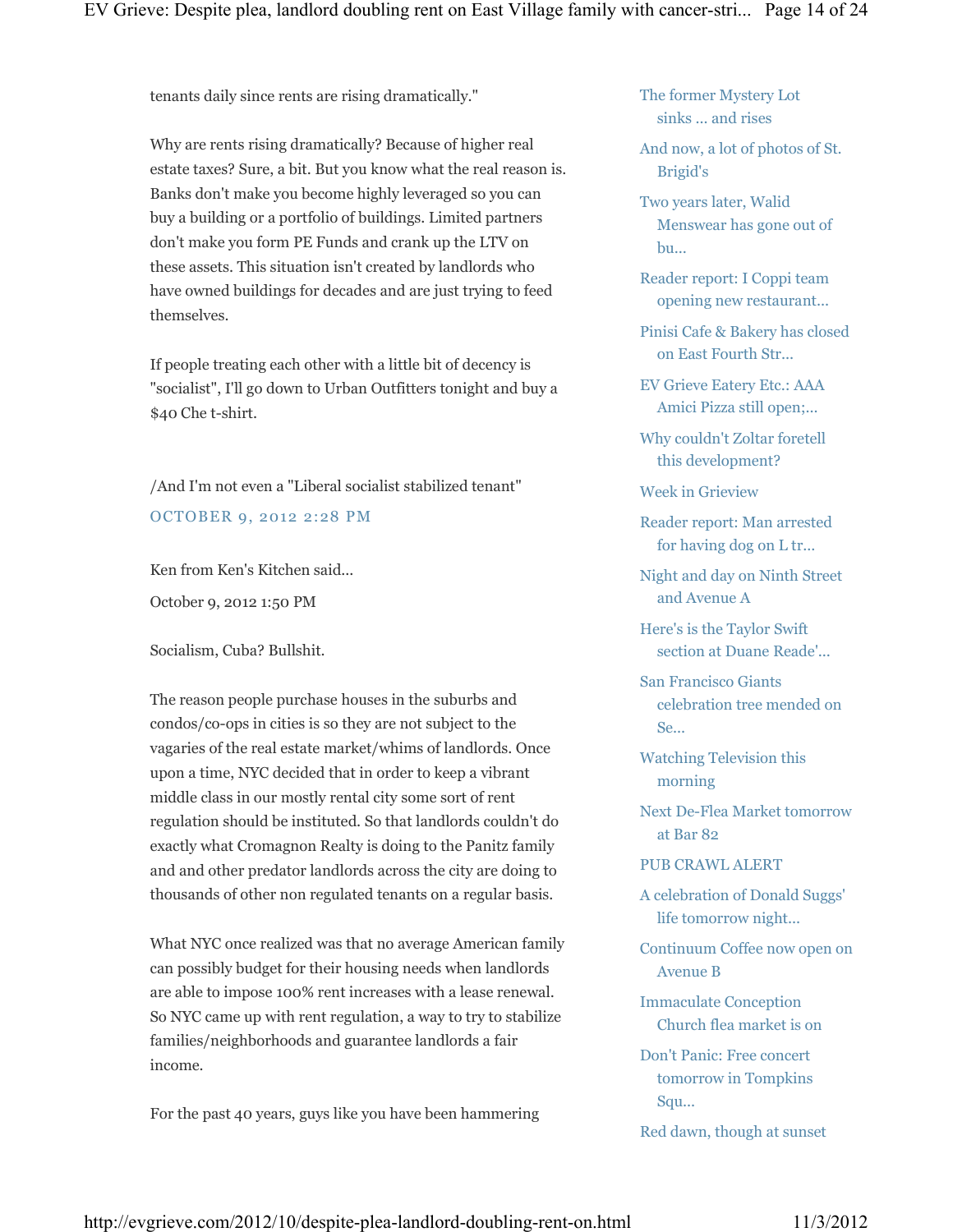away at the rent protections that used to give average NY renters some sense of security because a fair income just wasn't enough for your ilk.

Nobody here wants to hear your shit. Please go away. Take it to Real Estate Weekly or wherever it is you vultures like to congregate.

### OCTOBER 9, 2012 2:37 PM

#### Anonymous said...

@Ken from Ken's Kitchen - And I was a stabilized renter for almost 30 years who saved their money and then moved to the suburbs because I knew that Manhattan would not be an affordable place to stay for my retirement. The sad thing is that today's middle class doesn't have that opportunity. They're being shoved 3, 4, or 5 in an apartment, just so they can pay an affordable \$1000 or \$1500 a month rent EACH. What's going to happen to all of these people ? Are they all going to earn mid-6 or 7 figure incomes in order to comfortably afford a taxi ride and a steak in Manhattan ? It's unbelievable, and getting worse every day. I hope Occupy wasn't a flash in the pan, cause something has to give.

And as far as this situation is concerned, the landlord should simply grant a lease extension until the child is able to be moved to another place. That would be the humane thing to do, and you don't have to open a can of worms to do it... just do it !

### OCTOBER 9, 2012 3:27 PM

Anonymous said...

1) \$2100 for an apartment in that area is really cheap.

2) A 95% rent hike is beyond exhorbitant

3) Considering the extenuating circumstances, Croman should at least allow room for negotiation - be it a 6 month lease extension (so the kid can at least move in spring/summer rather than winter) or a significantly lower increase in monthlies with the understanding that the family needs to pursue other options for next year...

A Blues explosion

The Daily News goes all out in its coverage of a B...

EV Grieve Etc.: Mourning Edition

San Francisco Giants fans apparently damage East V...

Soft opening today for Hanjoo on St. Mark's Place

2 new floors in the works for East Second Street b...

A Daniel Craig moment outside the Theater For The ...

A glimpse into the Mystery Lot

[Updated] EV Grieve Eatery Etc.: AAA Amici Pizza l...

[Updated] An East Fifth Street view of the Standar...

Cool for kids: Schools unveiling the new rooftop g...

Exclusive first look inside the first Monimax 4000...

Fall Friday Flashback: Nuts? One plan to expand To...

A journey through the East Village and Lower East ...

East Side faculty returning to vacated school for ...

Did a Subway close on First Avenue?

And now the renovations really begin at 50-58 E. T...

Duane Park-Bowery Poetry Club mashup coming togeth...

Mourning lost bars; early morning at Downtown Beir...

Exclusive: The Bowery to receive its first Monimax...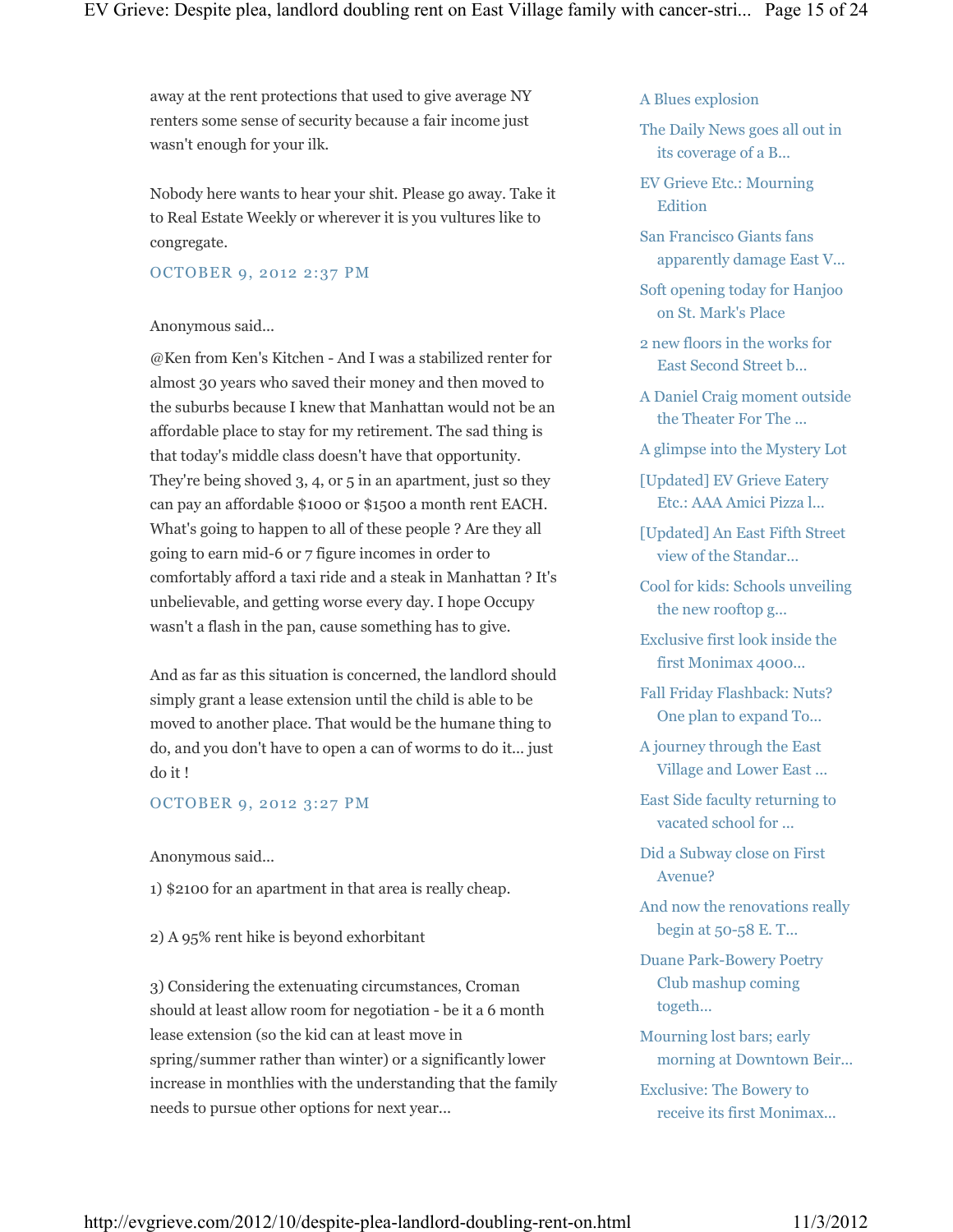#### OCTOBER 9, 2012 3:36 PM

### Marty Wombachersaid...

@Anonymous 1:50 PM: I draw the line in the sand at doubling a couples rent when their child has cancer and they're asking for help. Is that clear enough for you? And please, no more of your lectures and know-it-all bullshit about the "poor landlords" in this town, this post is about one couple asking for help, so unless you want to write about that, STFU.

### OCTOBER 9, 2012 3:38 PM

### Chris Crowley said...

I take it that you jerks sympathizing with and making excuses for the landlord are the kind of capitalists who haven't even read Adam Smith. Hey, asshole: we're talking about a child's life, which from one capitalist to another is worth more than any amount of money.

I hope that hell rains down upon Croman. And, yes, please post further information about how we can help. I can't do much, but I'll do what I can.

Do you people understand anything but money? You cannot measure the worth of this city in dollars alone. That is something your ilk cannot understand, and its why you have to be pushed out.

### TAKE BACK THE CITY.

### OCTOBER 9, 2012 4:43 PM

### Anonymous said...

I am not hopeful about this situation after reading this article about Steve Croman that ran in the Village Voice in 2000:

http://www.villagevoice.com/2000-05-09/news/there-goesthe-neighborhood/

### OCTOBER 9, 2012 4:45 PM



Shawn Chittlesaid...

This is what the entrance at 93 E. Seventh St. loo...

EV Grieve Etc.: Mourning Edition

Something new in the works for PS 64?; plus sidewa...

A memorial for Donald Suggs on Avenue A

Out and About in the East Village

How you can help the displaced students from East ...

When marching bands march: A Cavalcade of Pomp ton...

A Second Avenue and East 12th Street now and then

Azaleas moving around the corner to Second Avenue

[Updated] City approves East Village Historic Dist...

### EV Grieve Etc. Mourning Edition

Despite plea, landlord doubling rent on East Villa...

### RIP Donald Suggs

NLYU Yogurt has closed and everything — and we mea...

Reminders: East Village/Lower East Side Historic D...

GRAND OPENING WINE AND LIQUOR ALERT

Sushi in the works for former Polonia space

Men of steel top off 51 Astor Place

The Standard East Village debuts its new awning

Changes coming to Fourth Avenue and East 13th Stre...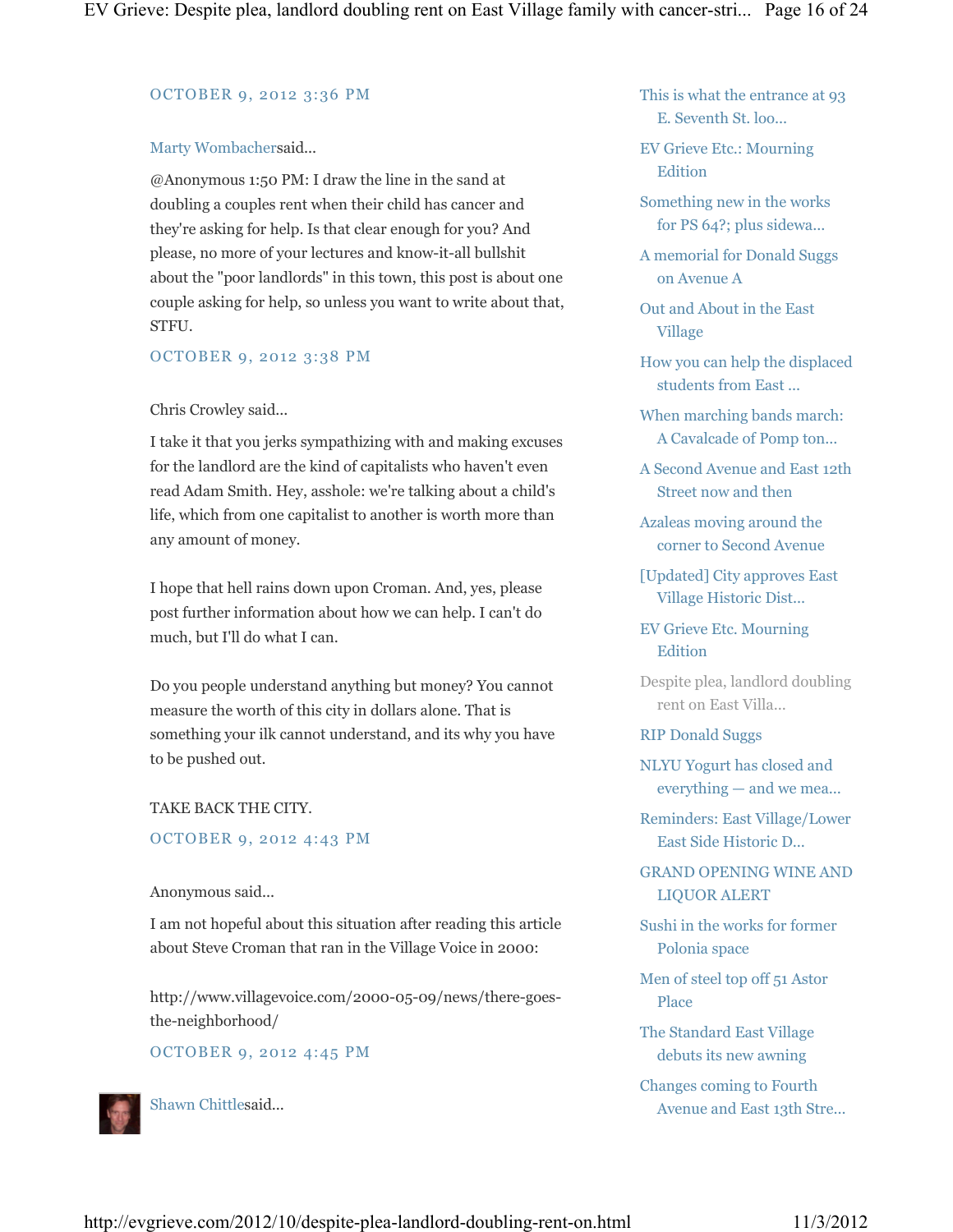Please send this to CNN, ABC News, NY1, New York Times, NY Post.

Do it. Now! C'mon! OCTOBER 9, 2012 4:46 PM

#### Anonymous said...

I understand that doubling the rent in this circumstances appears Draconian, however, everyone has circumstances, albeit not a child with cancer, but certainly some unfavorable circumstance in the face of which a doubling of rent would be an undue financial burden.

I think that when someone rents an apartment that they know or should know if far under market rent, they should not be surprised when their landlord attempts to raise the rent within the law to market rent.

### OCTOBER 9, 2012 4:57 PM

Anonymous said...

Landlords are the real terrorists!

Contact GOLES but do not contact the Cooper Square Committee. Cooper Square Housing is now working with Bob Perl of Tower Brokerage. Just as bad as Croman, Ben Shaoul or Icon Realty.

Please stay in the neighborhood. This is your neighborhood. There's got to be an affordable apartment around.

Peace and Love

OCTOBER 9, 2012 5:25 PM



#### Gogglasaid...

These people are only asking for a year with a 10% increase. They're not even asking for a reduction. Yet this landlord can't even give them that. Wow.

OCTOBER 9, 2012 5:28 PM

Anonymous said...

Happy Columbus Day

Week in Grieview

[Updated] Report: NYPD makes arrest in Tompkins Sq...

Today in lines for Octoberfest at Zum Schneider

Zoltar is the greatest thing to happen to St. Mark...

Open houses, gardens and cemeteries this weekend

Did you lose a cat?

It must be Love

On Fourth Avenue, the Forum is 'closed for renovat...

Trash talk

(Giant red) Pillow talk

Everything that you wanted to know about Halloween...

Looking at the Loews Village 7 marquee

This weekend: Harvest Arts Festival in the Gardens...

The Secret Garden, or a Private Garden?

Slide show ending in A Building

Places where I never watched a baseball game in 20...

Fall Friday flashback: Yesterday's First Avenue ma...

Red-tailed hawk making it easier for you

Today on East 10th Street and Avenue B

A quick Bowery retail inventory

Empty East 11th Street lot will yield to 8 stories...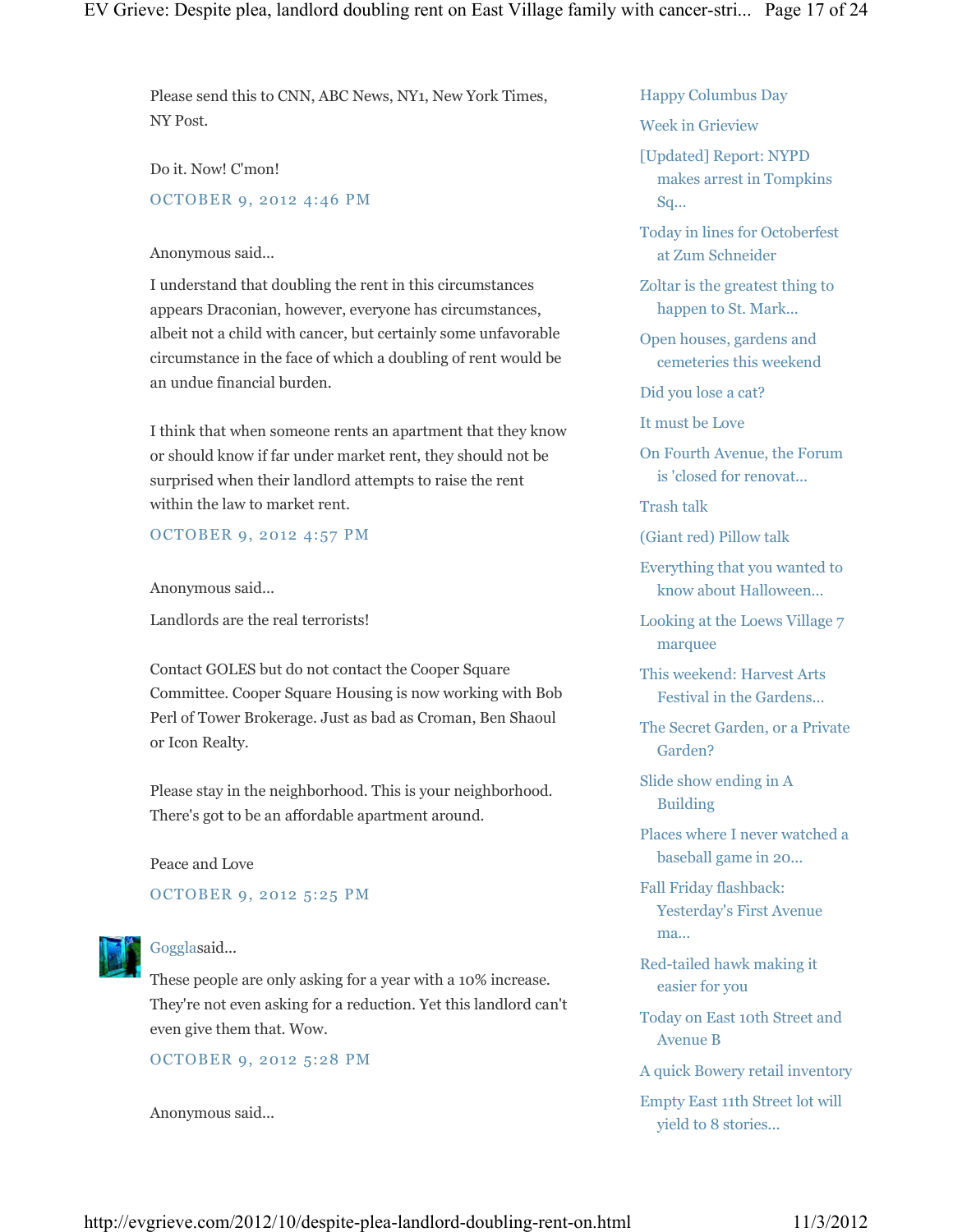If it is such a losing proposition to own a rental building in NYC, then why are private equity firms falling over themselves, partnering with developers, to buy up buildings in the EV?

The very same argument used against us lamenting the changes in our neighborhood can be gleefully turned back:

If owning a building with rent stabilized units is so bad, why don't you just sell and buy a different one?

### OCTOBER 9, 2012 5:31 PM

### Anonymous said...

I feel for the plights of the landlords. It's a tough city. Your hit from every direction and everyone has their hands out to collect. It's sick is the situation. I feel for the regular hard working family with 2 professional incomes. They can hardly make ends meet. It's not about Socialism, Communism or Capitalism. It's about things that should fall within reason. Rents, Taxes, General Bills and Salaries. The City of New York needs to put provisions into place that protect not just corporate laws but laws that protect and safeguard the well being of all it's people.

Banks as well as large real-estate firms as well companies that supply our foods need to be heavily regulated. We aren't dealing with objects we are dealing with humans. It baffles me that teachers make far less than lawyers, Doctors and most of all the useless banker or Wall Street trader. Yet when you walk around this great city the street are littered with these useless bankers, landlords and lawyers.

There was a time I could walk the street of the Lower East Side and eavesdrop on various conversations that were actually interesting. I could hear conversations regarding art, science, music and culture. I would hear various people discussing social injustices' and the kind of paint they thought would bring out an emotion in a painting.

Today if I walk the streets and tune in I hear a much different tune. Vacations in Vermont, my car, my shirt, my shoes, where I bought this or that... but most of all I find it rare that

Second floor returns to East Sixth Street church

4 views of the incoming 51 Astor Place

Marketing some prime-time Union Square space

Reminders: Free marijuana screenings tonight

This is what 12 Avenue A looked like on Sept. 30, ...

EV Grieve Eatery Etc.: Gruppo moving news; Maltida...

Noted

Death Star getting its shield!

Study: Bicyclists and pedestrians power local East...

Angel Memorial House for sale on Avenue B; condos ...

Here's what's coming to the former Life Cafe space...

Mystery Lot killer REVEALED; bland, glassy box in ...

DL team hoping to take over the The Porch on Avenu...

Out and About in the East Village

Rockit Scientist Records to become a bubble tea sh...

In six-year eviction fight, 'sushi defense' keeps ...

[Updated] In which we don't have any idea of what ...

**Noted** 

Same old rat story in Tompkins Square Park

Mickey Leigh on his brother Joey Ramone's 'New Yor...

A few signs of fall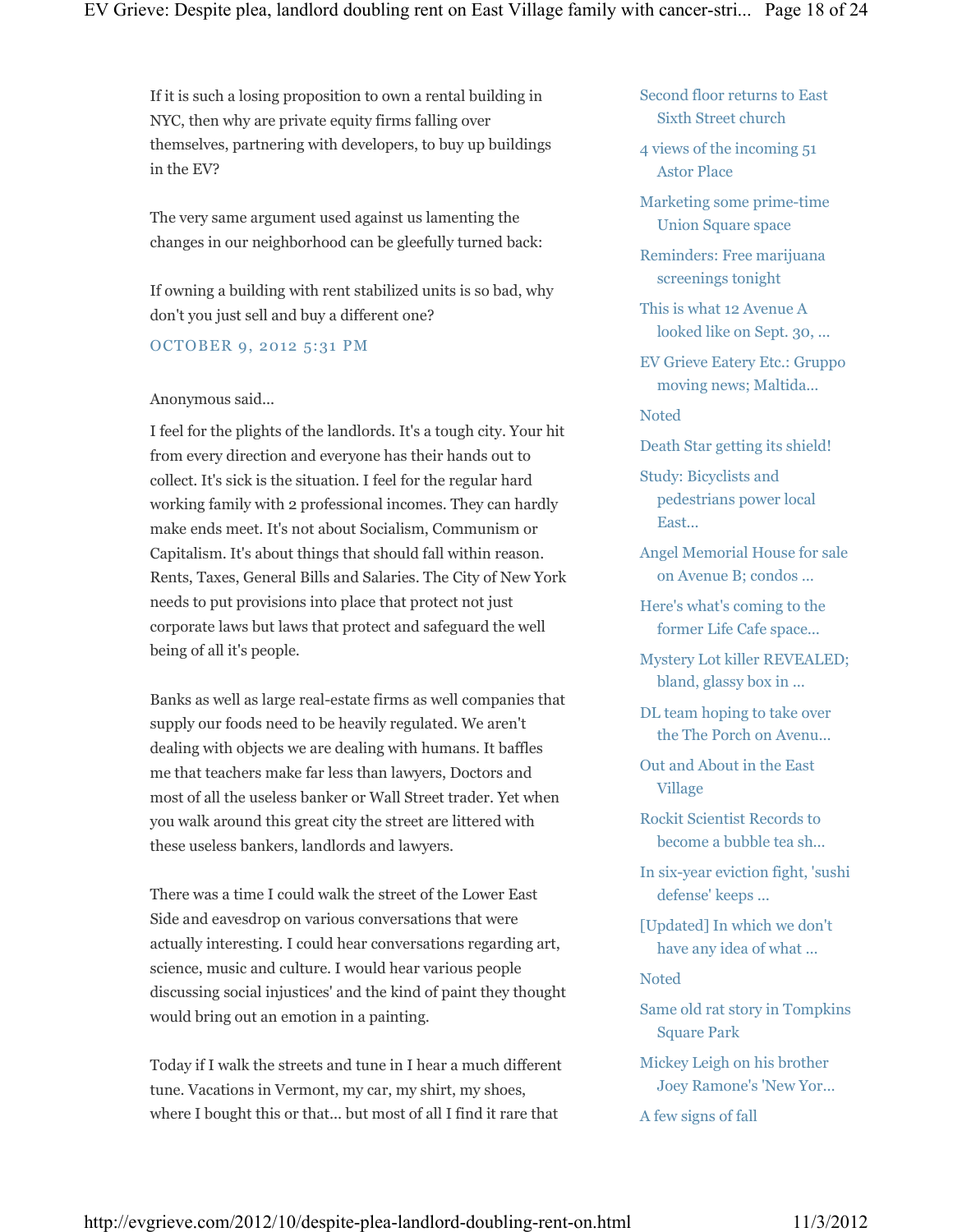someone would talk about something other than themselves.

Maybe Steven Jobs saw it. The "i" generation.

One day I spoke with a person whom identified himself as the 1%. He used an analogy where Darwin's theory was where he was in his favor for him and his colleagues alike. He, of Indian decent said with an accent and I quote him. Man came from across the sea and killed all the Native Indians. Don't you just love what those men from across the sea have provided you? We [the 1 percenters] are here because we have the big guns and the rest are just Indians.

My response was, if I could sacrifice my life for them Indians I would gladly hand it over.

Folks, its not unique to any culture. It doesn't matter where you are from. What matters is playing the game fair and just.

Let's compare the current NYC real-estate industry and the banking industry simply. They deal with the lives of humans. Both industries are there to provide SECURITY. As we see in the case of the this family they are not holding their end of the bargain.

Somethings got to be done.

Call me crazy.

OCTOBER 9, 2012 5:35 PM

### -CAS said...

I spoke with my sister who is an attorney in another state and her suggestion was to check with Legal Aid, but that the income cut-offs are pretty low. Alternatively she suggested contacting the NYC Bar Association for a free referral to a solo practitioner:

http://www.nycbar.org/get-legal-help/legal-referralservice/practice-areas/landlordtenant-law

OCTOBER 9, 2012 5:38 PM

Ken from Ken's Kitchen said...

East 9th Street buildings will soon be taller than...

Perhaps 84 Third Ave. will have four extra floors?...

EV Grieve Eatery Etc.: Taureau owner bringing new ...

Report: Mendez office to crack down on crusties

Lease a (soon to be former) Duane Reade

TV show love outside Vazac's

First Avenue Pierogi & Deli is back open

First look at Lehane's Tavern on Seventh Street an...

EV Grieve Etc.: Mourning Edition

Schools making it work while repairs continue at 4...

Dollar Plus store opens below million-dollar condo...

Here are your East 10th Street Historic District s...

Remember The Frenchmen on First Avenue

[Updated] Mystery applicant (for now) taking over ...

But it is so tempting

EV Grieve Eatery Etc.: Entrez enters the East Vill...

- ► September (270)
- $\blacktriangleright$  August (286)
- $\blacktriangleright$  July (292)
- $\blacktriangleright$  June (279)
- $\blacktriangleright$  May (316)
- $\blacktriangleright$  April (237)
- $\blacktriangleright$  March (283)
- ► February (261)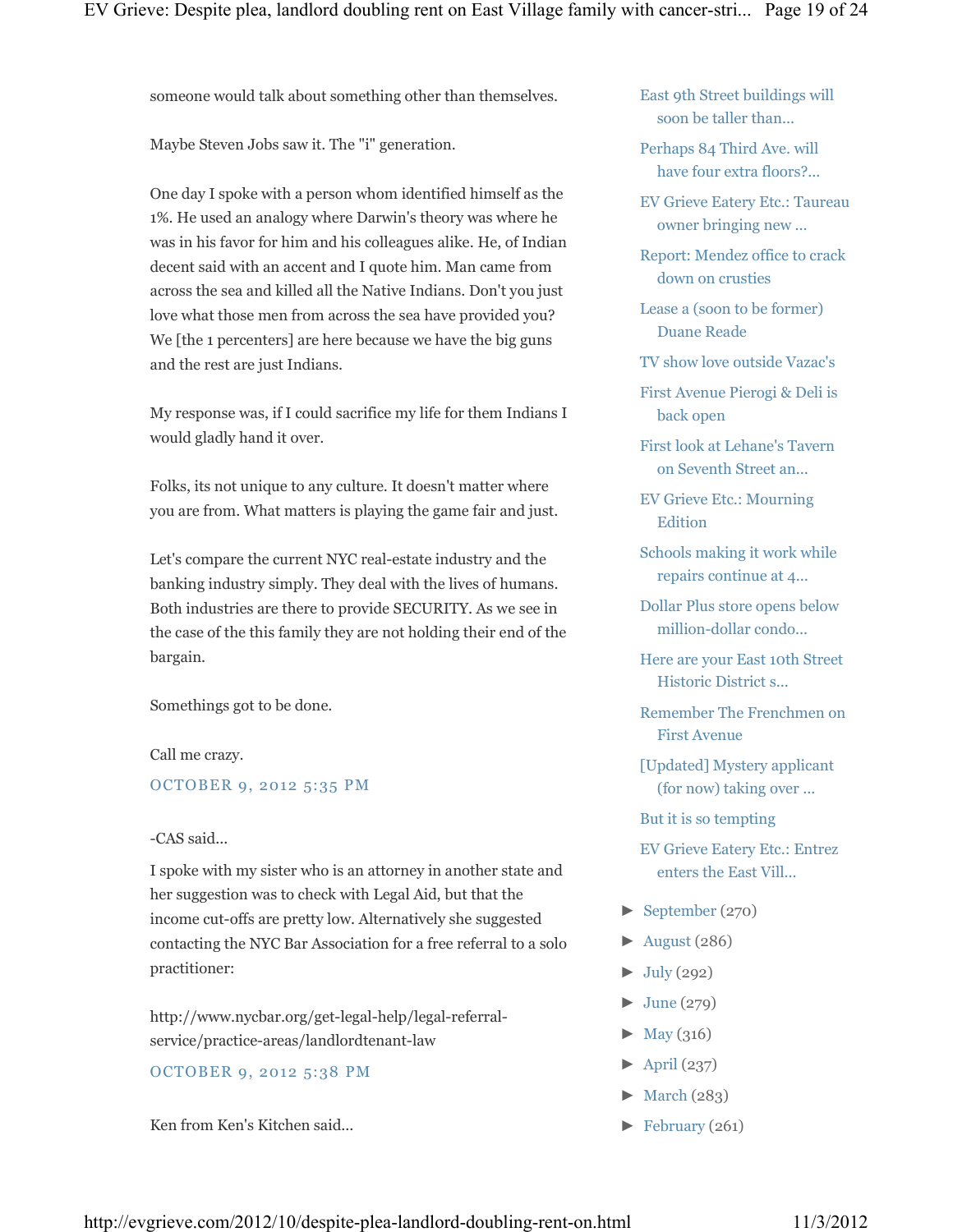I would recomment contacting the Urban Justice Center. But sadly enough, there is probably nothing that an attorney can do -- Cromagnon Realty is doing nothing illegal. The state legislature of NY is in the process of ending rent regulation at the behest of a very financially and politically powerful real estate industry. Market rate tenants have no rights when it comes to rent renewal.

Probably the best thing to do is follow Shawn Chittle's advice and let Cromagnon Realty face the court of public opinion. This story needs to break out of the blogs and into trad media.

### OCTOBER 9, 2012 6:30 PM

### blue glass said...

all you folks that worry about the poor landlord have forgotten that aside from destabilization there are other ways landlords can be sure of a profit.

if a landlord is NOT making a profit on his building (s)he can open her/his books and show the loss and legally get an increase.

true this is not a great profit, but there does not have to be a loss.

and to charge that my sympathy with tenants makes me eligible to live in cuba, please, get a brain.

### OCTOBER 9, 2012 6:33 PM

### Anonymous said...

Apartments come and go. My best thoughts to James on a full and speedy recovery. And my best to his parents!

### OCTOBER 9, 2012 8:02 PM

### Anonymous said...

Those of you feeling for these poor East Village landlords need not feel for bad for them. My landlord, who is actually a great guy, owns a bunch of buildings in the neighborhood, and they are full of mostly rent stabilized tenants, and guess what? He's doing just great. In fact, he lives in one of the wealthiest suburbs just outside of the city, and his kids go to Ivy League schools.

### OCTOBER 9, 2012 8:17 PM

- $\blacktriangleright$  January (284)
- $\blacktriangleright$  2011 (3662)
- $\blacktriangleright$  2010 (3048)
- $\blacktriangleright$  2009 (2491)
- ► 2008 (1383)
- $\blacktriangleright$  2007(8)

#### P O P U L A R P O S T S



Updated] There is a woman who has been walking around the East Village topless

NSFW if you keep scrolling In the past two weeks, multiple readers have sent us emails asking if we had seen a woman walking around the ne...



# The East Village rolls out welcome wagon for new Starbucks

spotted on the plywood at the incoming Starbucks on First Avenue and East Third Street ... thanks to jdx for the photos...



# Updated] We do not know what this is on St. Mark's Place

Spotted by @thestarkonline on St. Mark's Place between First Avenue and Avenue A ... Uh... Good lord... And in the light of day... A ...



# Everyone loves a really bad meatball sandwich! EV Grieve reader MP sent this along from outside

JoeDough today on First Avenue near St. Mark's ... Heh. And here's the Yelp review fro...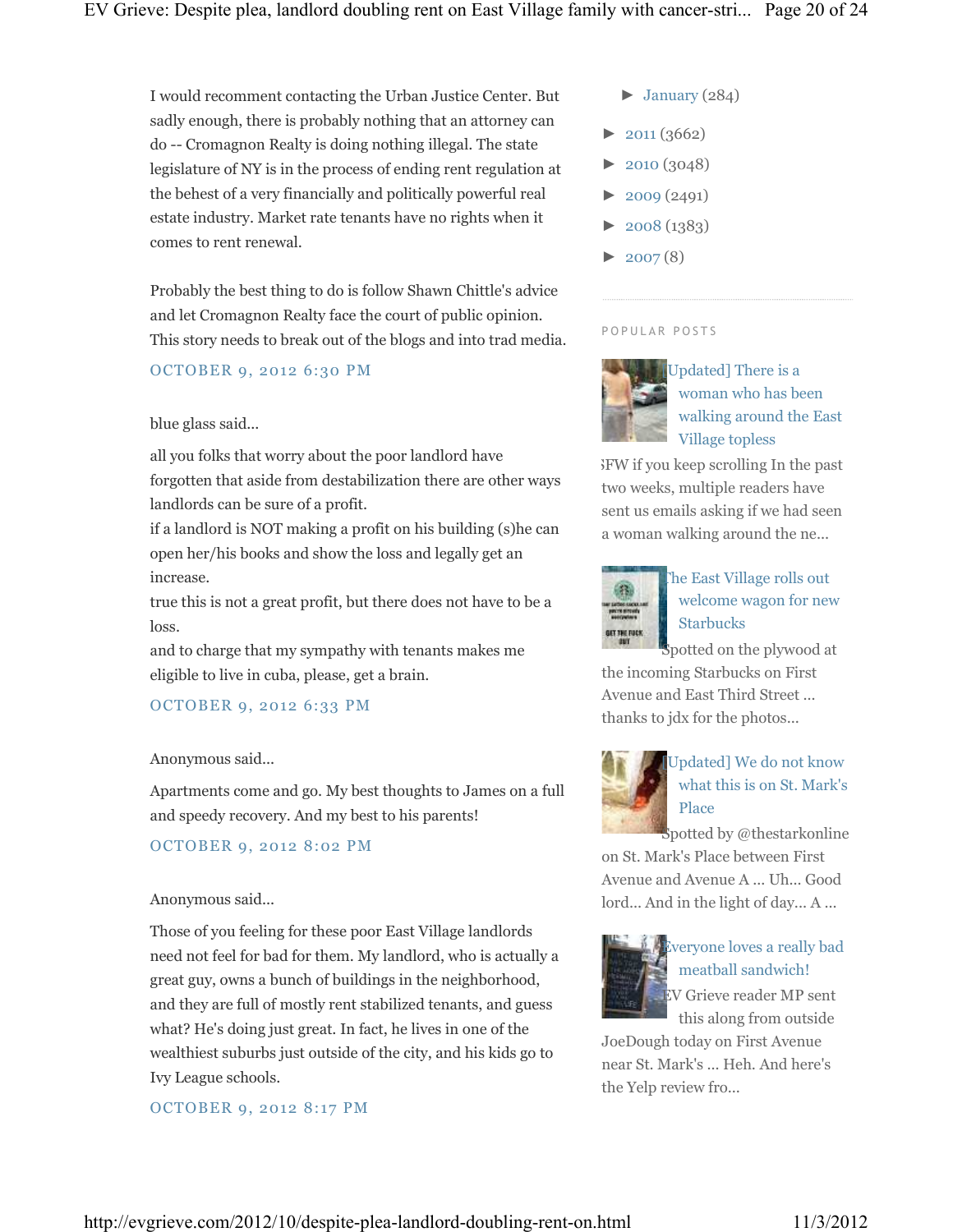Anonymous said...

Would love a way to help this family out, if anyone knows a way to donate please post.

OCTOBER 9, 2012 9:06 PM

#### Anonymous said...

I don't think they need monetary donations. They have jobs. They need a cheaper place to live.

OCTOBER 10, 2012 1:22 PM

#### Anonymous said...

Ha ha, anoymous at 12:09 is an idiot, so if there were no rent regulation laws to protect tenants, landlors would magically charge you less, because you know them they are such nice guys they only want to feel their families. compassion less idiot! May Croman and Shaoul receive in triplicate what they have given to the world

OCTOBER 10, 2012 4:02 PM

#### Post a Comment

**LINKS TO THIS POST** 

Subscribe to:Post Comments (Atom)

Create a Link

Newer Post **COLOREY EXECUTE:** Home **COLOREY POST** 

Home



# On East Second Street, a sink hole and an Icicle Audi

Thanks to RyanAvenueA for this shot... of a large hole in the middle of Second Street near Second Avenue... Come spring, we'll move the c...



[Updated] d.b.a. owner Ray Deter in critical condition after bicycling accident

The folks at d.b.a. asked us to share the following message about Ray Deter, who owns dba on First Avenue as well as the locations in Willia...



## [Updated] Here comes the East River

East River Park just now... Via EVG reader John...

...and Crazy Eddie... About 10:30 ... via @ARaeAshcraft ... And 11 a.m. ... v...



Despite plea, landlord doubling rent on East Village family with cancer -stricken 2 year old

1 Sept. 22, members of the community came together to organize a fundraiser called "James Day" in First Park in support of James Panitz . ...



The Holiday Cocktail Lounge is closing Saturday night

[Ben Rosenzweig/ Grub

Street ] We feared the worst when 75 St. Mark's Place went on the market last fall . Aside from several apartments, ...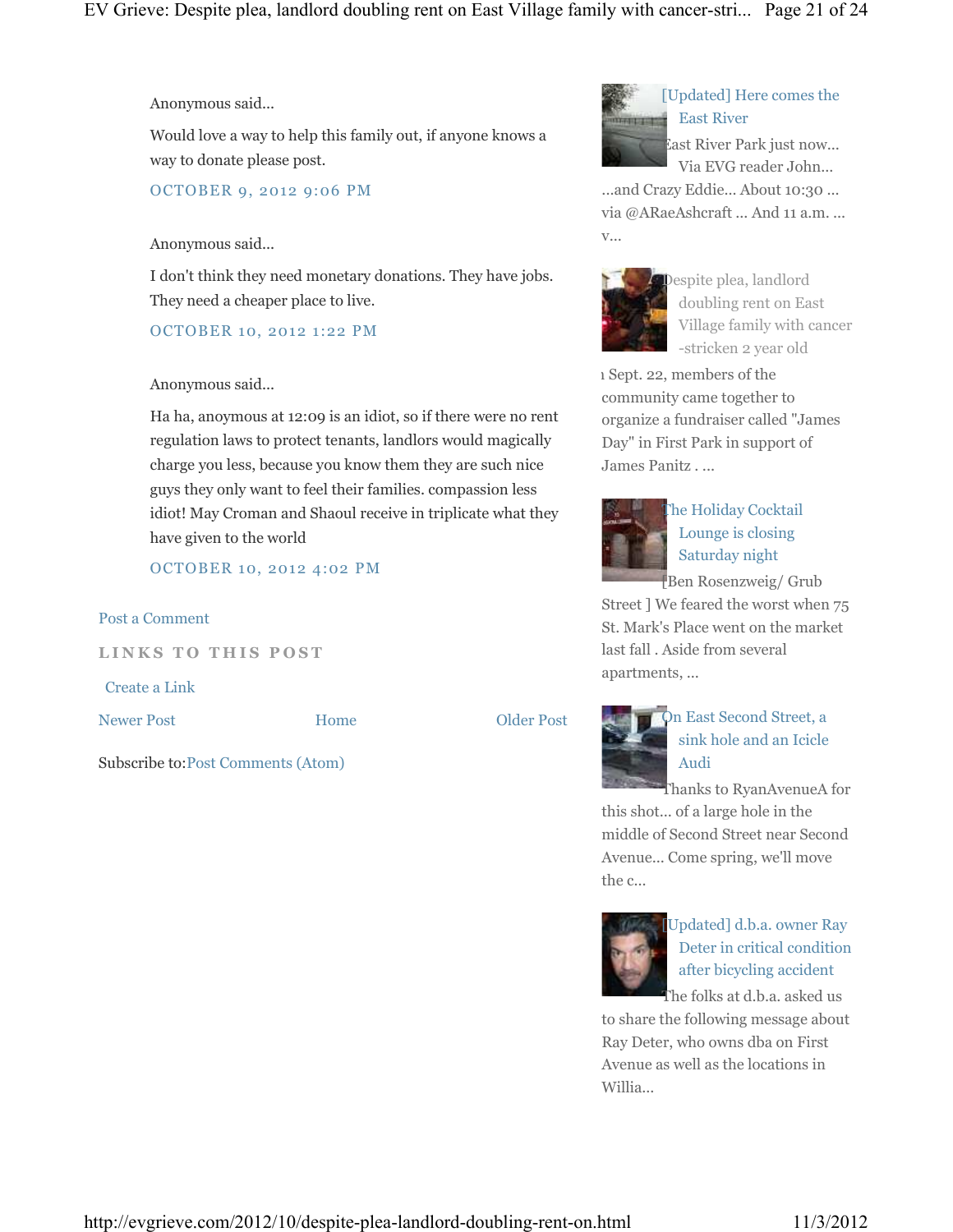



This was the line for McSorley's at 8:56 a.m., March 17, 2012

Hey, it's St. Patrick's Day. In case you didn't know already because your neighbors have recently discovered the Pogues. Anyway! Forgot to...

### EV GRIEVE ELSEWHERE

The Huffington PostGothamistGawkerGrub StreetCurbedEaterRacked*The Villager*The Real Deal*Columbia Spectator*

#### C O N T A C T I N F O

Try grieve98 at gmail dot com

### C O N T R I B U T O R S

Atomic Blue Glass Bobby Williams Crazy Eddie Dave on 7th EVFlip jdx Matt LES\_Miserable Michael Sean Edwards samo Shawn Chittle Stacie Joy The Long-Lost Intern of EV Grieve

#### HERE AND NOW



E V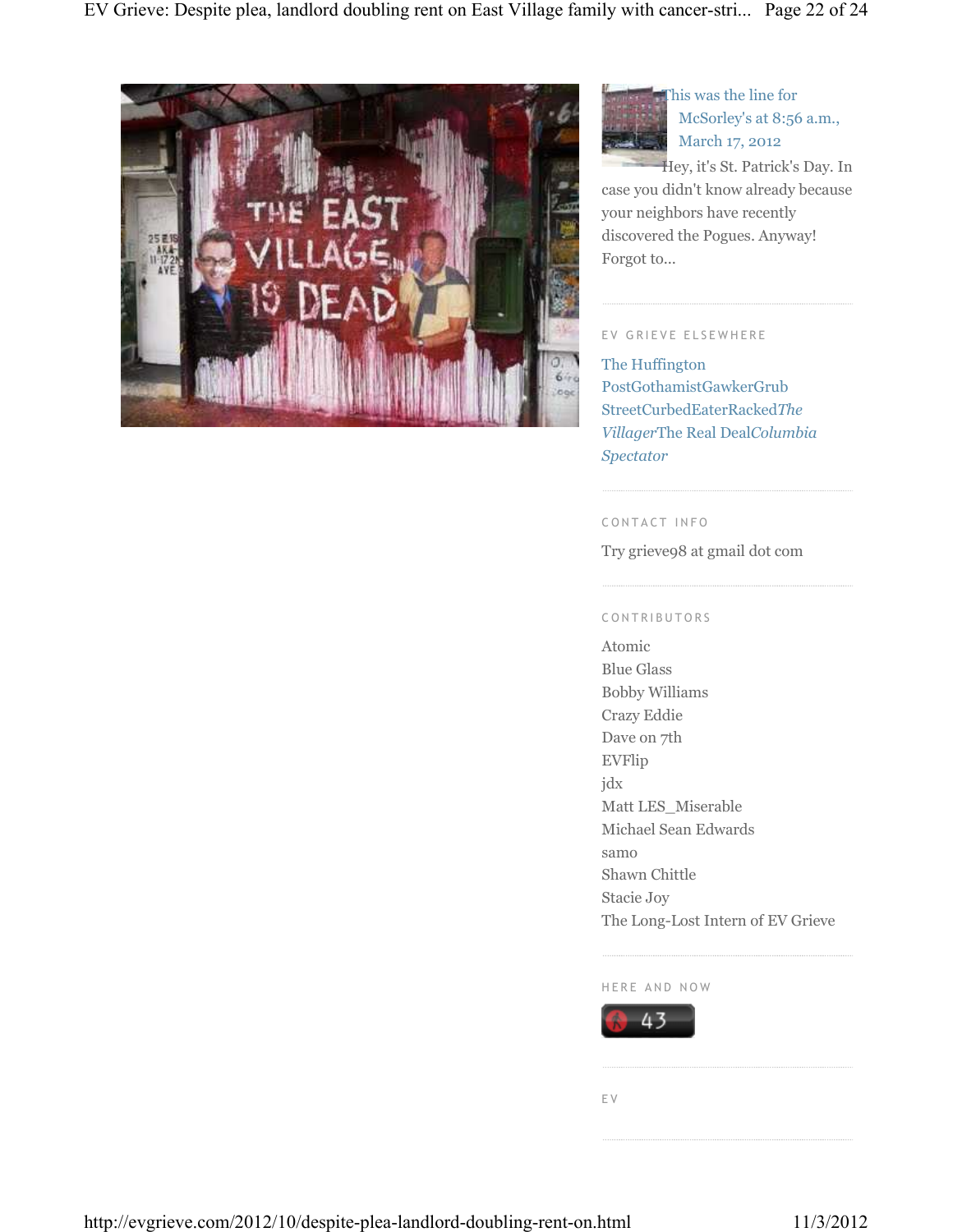



S U B S C R I B E T O



http://evgrieve.com/2012/10/despite-plea-landlord-doubling-rent-on.html 11/3/2012